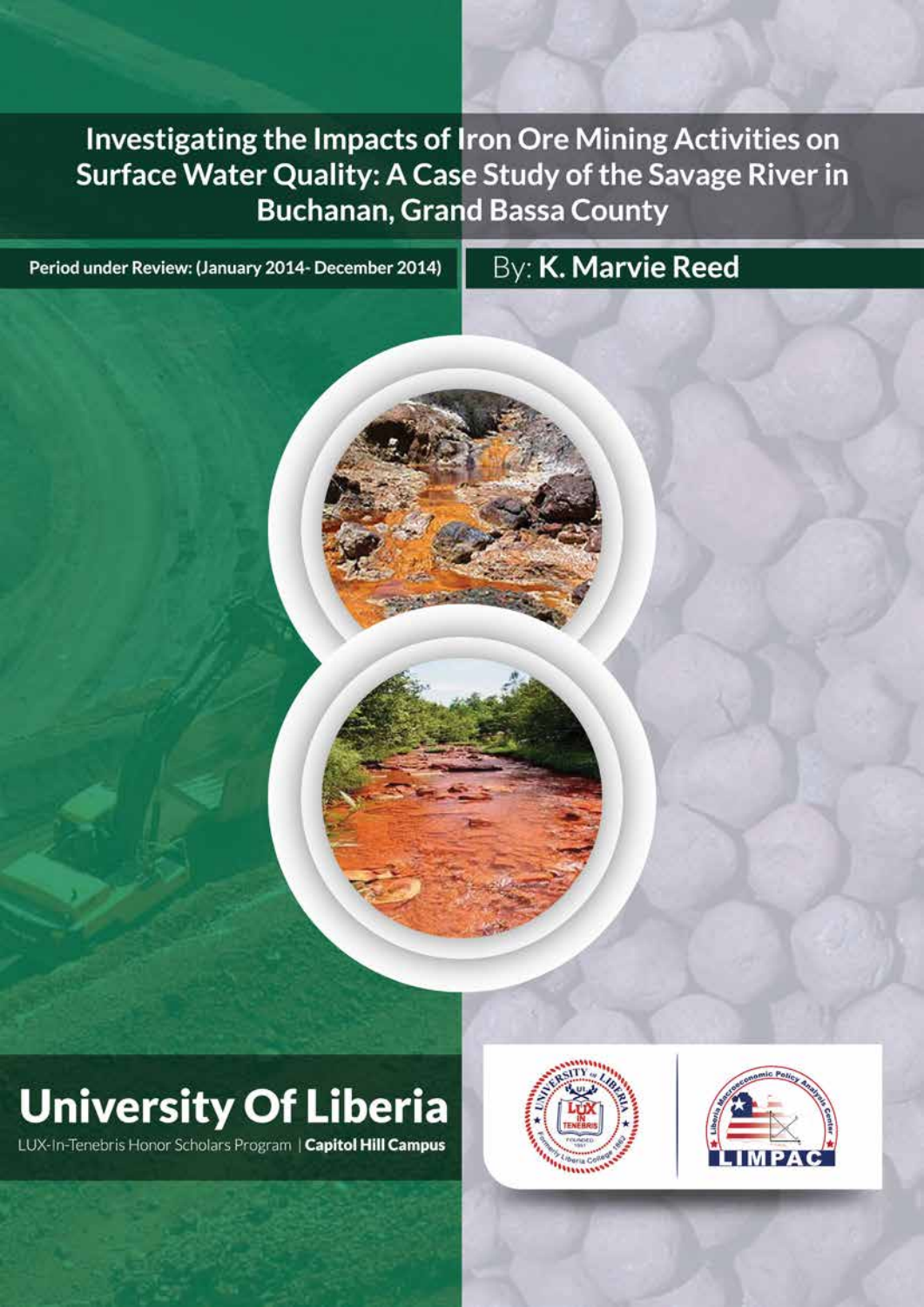

## **University of Liberia**

**Lux-In-Tenebris Scholars' Program (LITSP) Capitol Hill Campus**



## **TITLE: RESEARCH PAPER**

I **K. Marvie Reed**, declare that this research paper is my own work, except where acknowledged, and it has not been submitted for any academic credit elsewhere, and acknowledge that the assessor of this item may, for purposes of assessing this item:

- Reproduce this assessment item and provide a copy to another member of the Department or University; and/or
- Communicate a copy of this assessment item to a plagiarism checking service (which may then retain a copy of the assessment item on its database for the purpose of future plagiarism checking).

I certify that I have read and understood the University of Liberia (UL) rules in respect of Student Rights and Responsibilities as written in the UL Handbook.

| <b>Name</b>    |                      | <b>K. Marvie Reed</b>                              |
|----------------|----------------------|----------------------------------------------------|
| <b>College</b> | $\ddot{\cdot}$       | <b>College of Engineering</b>                      |
| <b>Major</b>   | $\ddot{\cdot}$       | <b>Mining Engineering</b>                          |
| ID#            |                      | 73703                                              |
| Contact        | $\ddot{\phantom{a}}$ | 0777447173/0886447173/k.marviereed2014@hotmail.com |
| Date           | $\ddot{\cdot}$       | <b>December 8, 2018</b>                            |

**Signature :**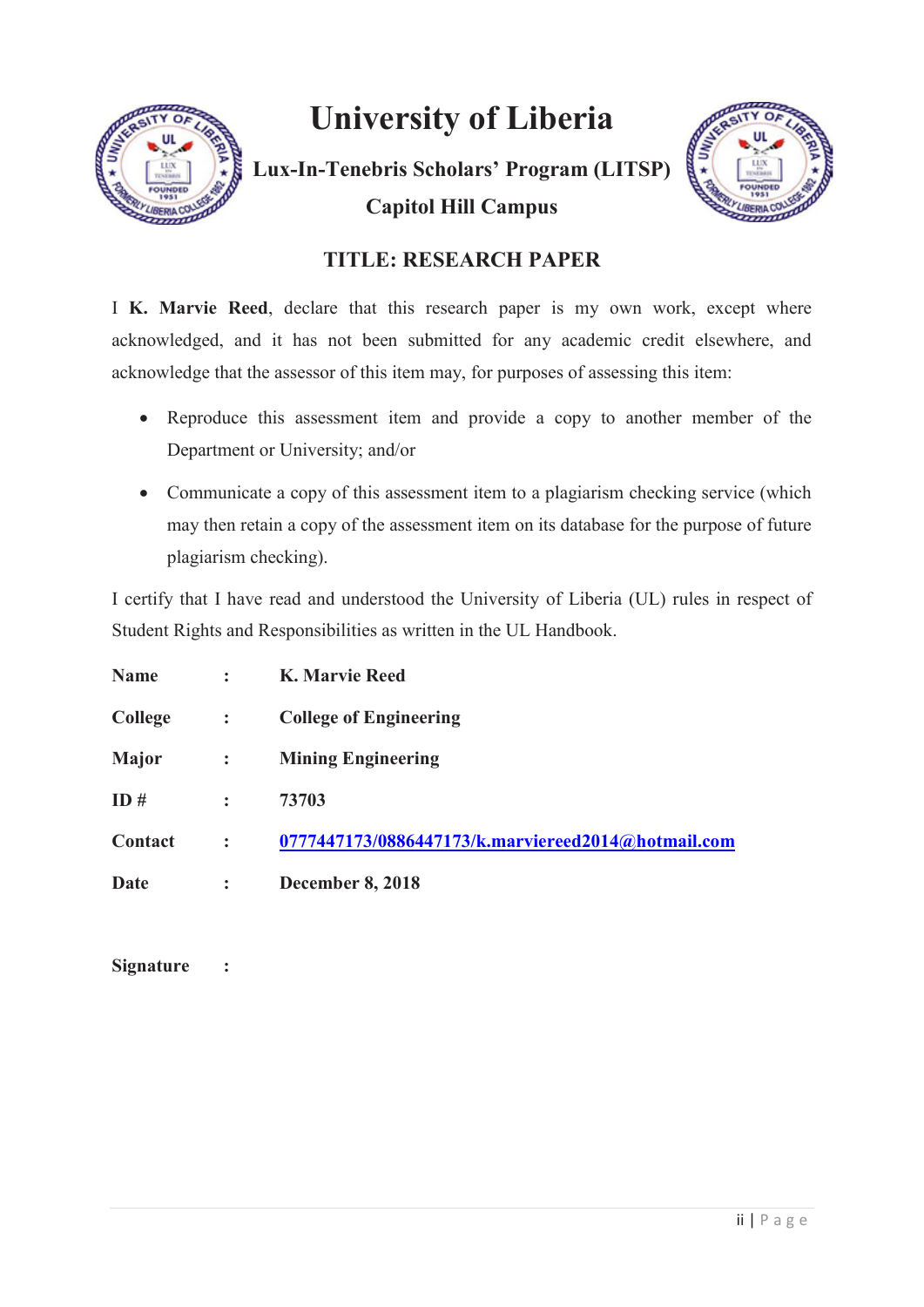#### **Acknowledgement**

I like to express my deepest gratitude first and foremost to the Almighty God for affording me the needed knowledge and strength in preparing this Research. I also appreciate all those who aided me academically, financially and technically in making this research paper a success, to name a few; my able Director, Mrs. Mamawa Freeman-Moore; Dr. Joseph F. Younn, Mr. Sumo S. Momolu, Mr. Forkapyea Gbelee, Mr. Anthony Kpadeh and Mr. Nathaniel Johnson,: they all offered me technical and academic guidance to prepare this report, The Engineering College, ArcelorMittal Liberia (AML) for their data and the Liberia Hydrological Services (LHS) facilities that were used to gather the relevant research data for this paper and lastly all of my academic colleagues who interactive class participations also guided me in the preparation of this report.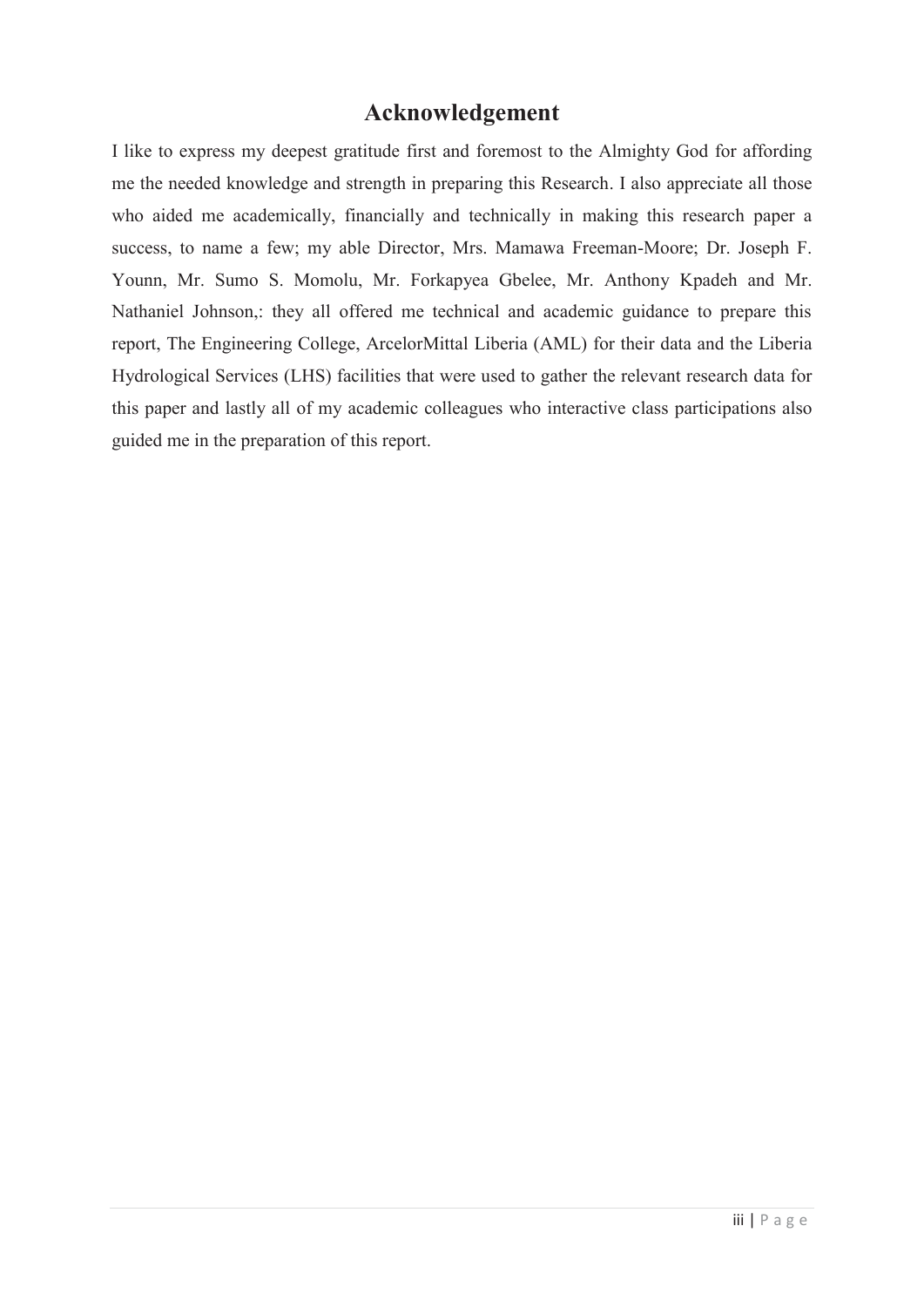#### **Abstract**

Almost every stage of mining operations requires adequate water supply for functioning directly and indirectly, in contrast mining is also one of the major causes of water pollution. Main sources of water pollution from mines are mine water drainage, erosion, acid mine drainage and water from spoil heaps, dumps or tailing facilities. This research seeks to investigate the impacts of ArcelorMittal Liberia Mining operations on the quality of River Savage's water in Buchanan, Grand Bassa County. Water pollution is heading overall reason for deaths and diseases. According to the World Health Organization, such diseases account for an estimated 4.1% of the total disability-adjusted life year (DALY) global burden of disease, and cause about 1.8 million human deaths annually with unsafe water supply, sanitation and hygiene being the measure causes (Sen, 1999). The researcher used quantitative method in gathering and analyzing the research data. Five samples were collected from River Savage and nearby water (Motown Creek), around the stockpile in Buchanan, Grand Bassa County. These samples were analyzed with a HORIBA Multi-Parameter Water Quality Analyzer. Water quality can be measured by analyzing it for different physical and chemical parameters of it. Thirty-six (36) different physical and chemical parameters were analyzed. The main findings are as follows; the entire total unfiltered metals including Iron, Mercury, and Arsenic, Chromium, Copper, Lead, Nickel and Zinc concentrations in the rivers were generally higher than the limit of Liberian Standard and WHO standards. Concentration levels of all other toxicologically relevant dissolved filtered metals, including Chromium, Chromium trivalent, Chromium hexavalent and Vanadium were either below the limit of detection or lower than the standard set by WHO for drinking water which is a plus, except for Boron and Manganese that were above the Liberian and WHO Standards. Relatively high levels of Chloride (especially for Sample SW-84), Cyanide and Dissolved Solid were found in all river samples due to probably the effect of salt water from the sea. ArcelorMittal has done a good job at keeping the concentration of some of parameters within the permissible limits. River Savage water sample were found to be of average good water quality satisfying basically Class III water quality standards for Liberia. However, all the water samples were found to be above the WHO and Class I (drinking water) of the Liberian Standard which may be due to run-off from their stockpile into the river, or previous operations carried out by the Liberian American-Swedish Mineral Company (LAMCO). Proper measures must be taken to curb this. Water must be properly treated before allowing it to drain into nearby creeks or ocean.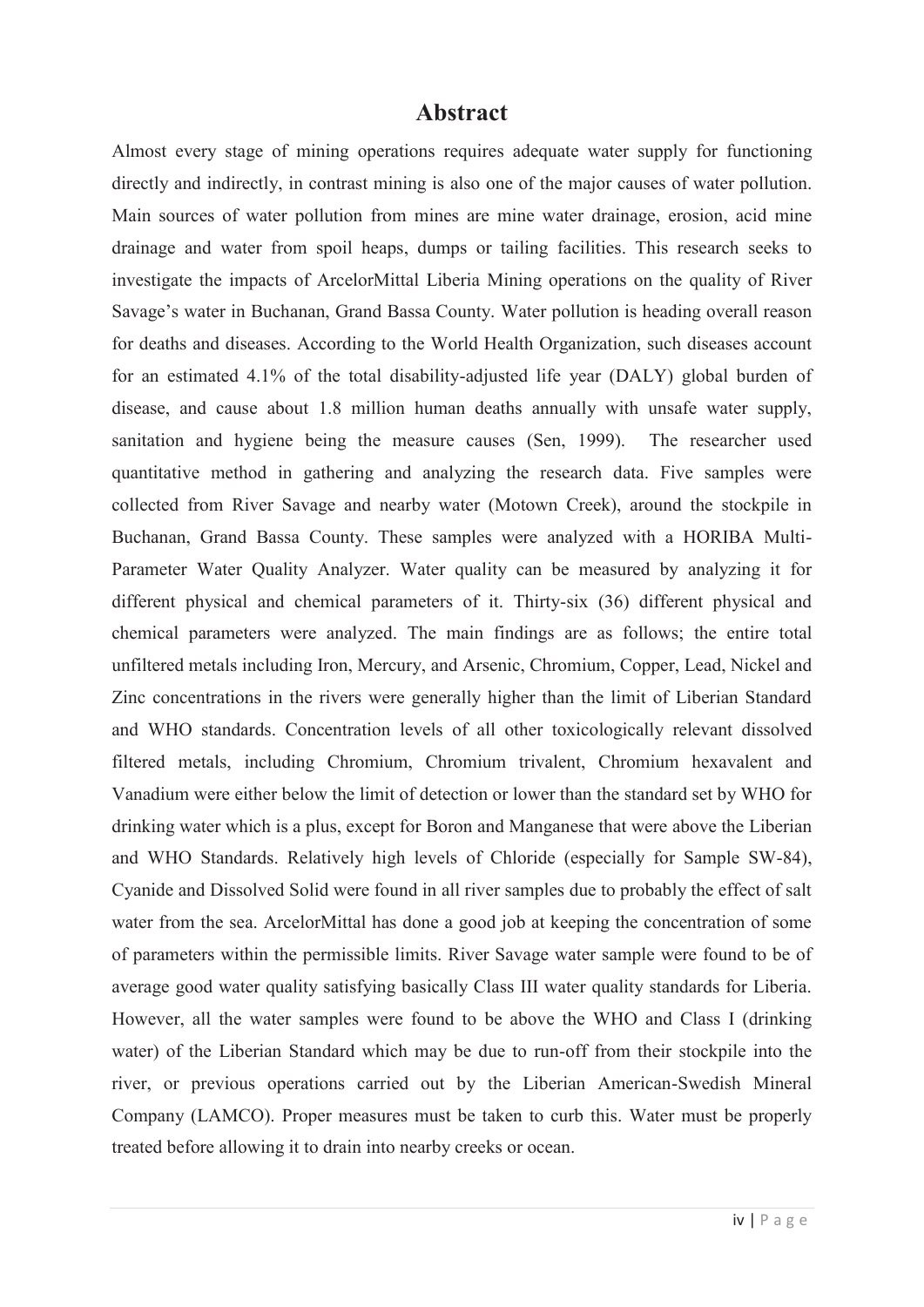## **Table of Contents**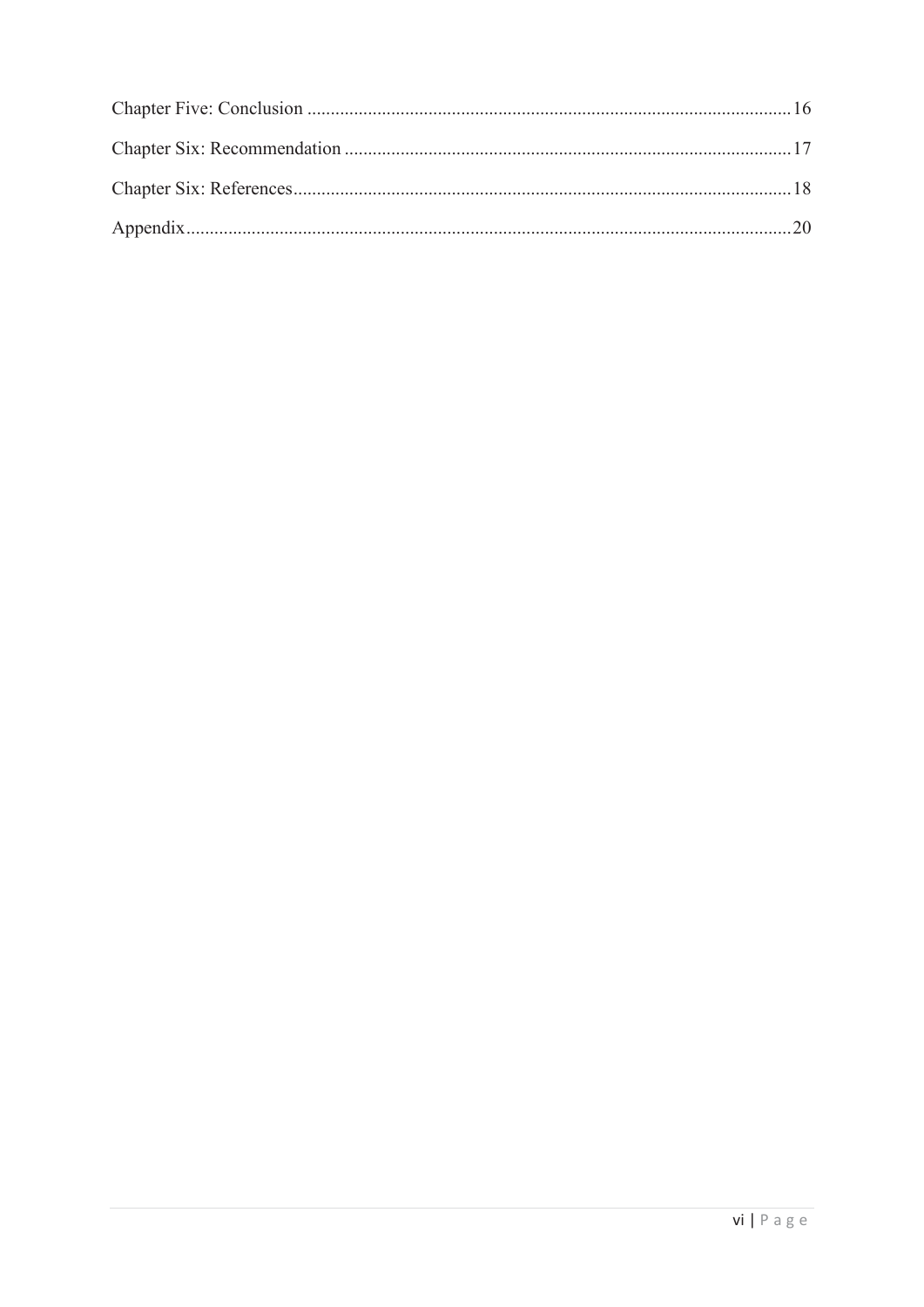## **List of Tables**

| Table 1: | Physical and Chemical Parameters of Water               | $\mathfrak b$ |
|----------|---------------------------------------------------------|---------------|
| Table 2: | Samples Names With respective locations                 | 10            |
| Table 3: | Some Chemical Parameters Data for Samples (SW-01-SW-05) | 11            |
| Table 4: | Interpretation of the Classes of Water                  | 12.           |
| Table 5: | Prescribed Liberian Water Quality Standards             | 13            |
| Table 6: | ArcelorMittal Liberia Control Limit of Detection        | 14            |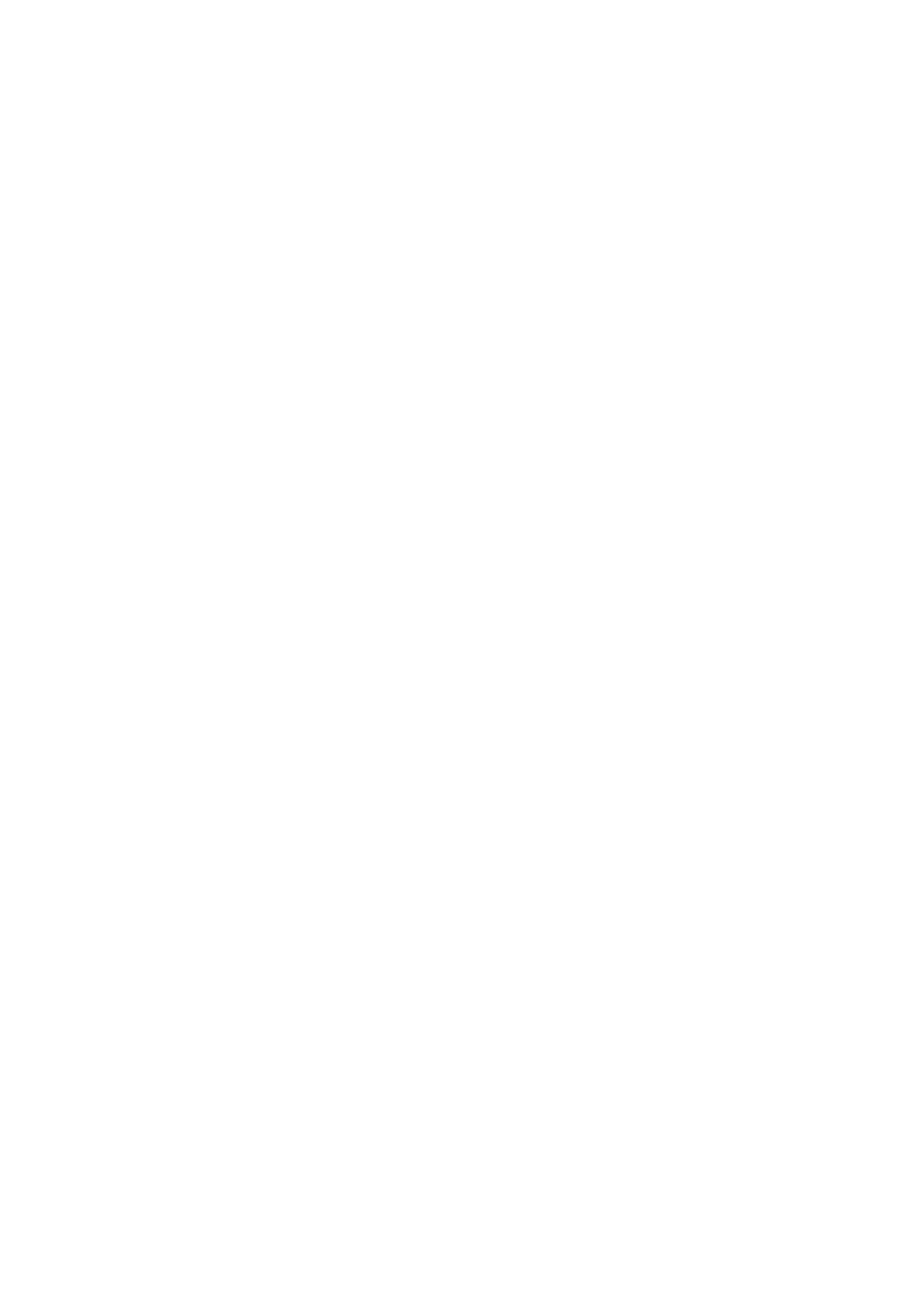## **Chapter One: Introduction**

#### **Background to the Study**

The Savage River is used for irrigation, drinking, recreation, fishing, watering stock etc. The river and its tributaries are the main river system draining the Buchanan concession and the Port of Buchanan. The original outfall of the river was changed by The Liberian American-Swedish Minerals Company Joint Venture (LAMCO-JV) following a channel diversion during the construction of the sea port in 1961. The current outfall of the main channel to the sea, which discharges the majority of the river flow, is located approximately 3 km to the east of the sea port. The river flows into the lagoon that has developed behind the sand bar along the coastline and eventually discharges into the sea. A secondary channel, which carries less flows from the Savage catchment and follows the original course of the river discharges directly into the port after the bifurcation. ArcelorMittal Liberia's production area is located to the East-Northeast of Monrovia, in Nimba County, Yekepa, near the international boundary with Guinea and the Ivory Coast, the crushed ore Direct Shipment Ore (DSO) is transported by train to the Port of Buchanan to be shipped out of Liberia. See appendix for Figure One showing the map of Liberia showing location of ArcelorMittal concession area in Liberia

#### **Statement of the Problem**

Liberia has a rich history of iron ore exploitation and exportation, which are mainly attributed to LAMCO-JV and ArcelorMittal, before these DSOs are shipped out of Liberia; they are stored in the stockpiles near the River Savage in Buchanan, Grand Bassa County, for a long these leachates or runoffs water from the stockpiles has been polluting the nearby waters. This raises serious environmental concerns, which is the primary reason for the conduct of this research.

#### **Significance of the Problem**

This investigation will demonstrate that though mining is a destructive and most importantly, economically viable venture, it can be done in sustainable manners without posing lasting adverse effects on the environment or less impacts on the general ecosystem. This study will enlighten the relevant stakeholders and concessionaire to carry out regular monitoring exercises and build efficient stockpiles facilities respectively.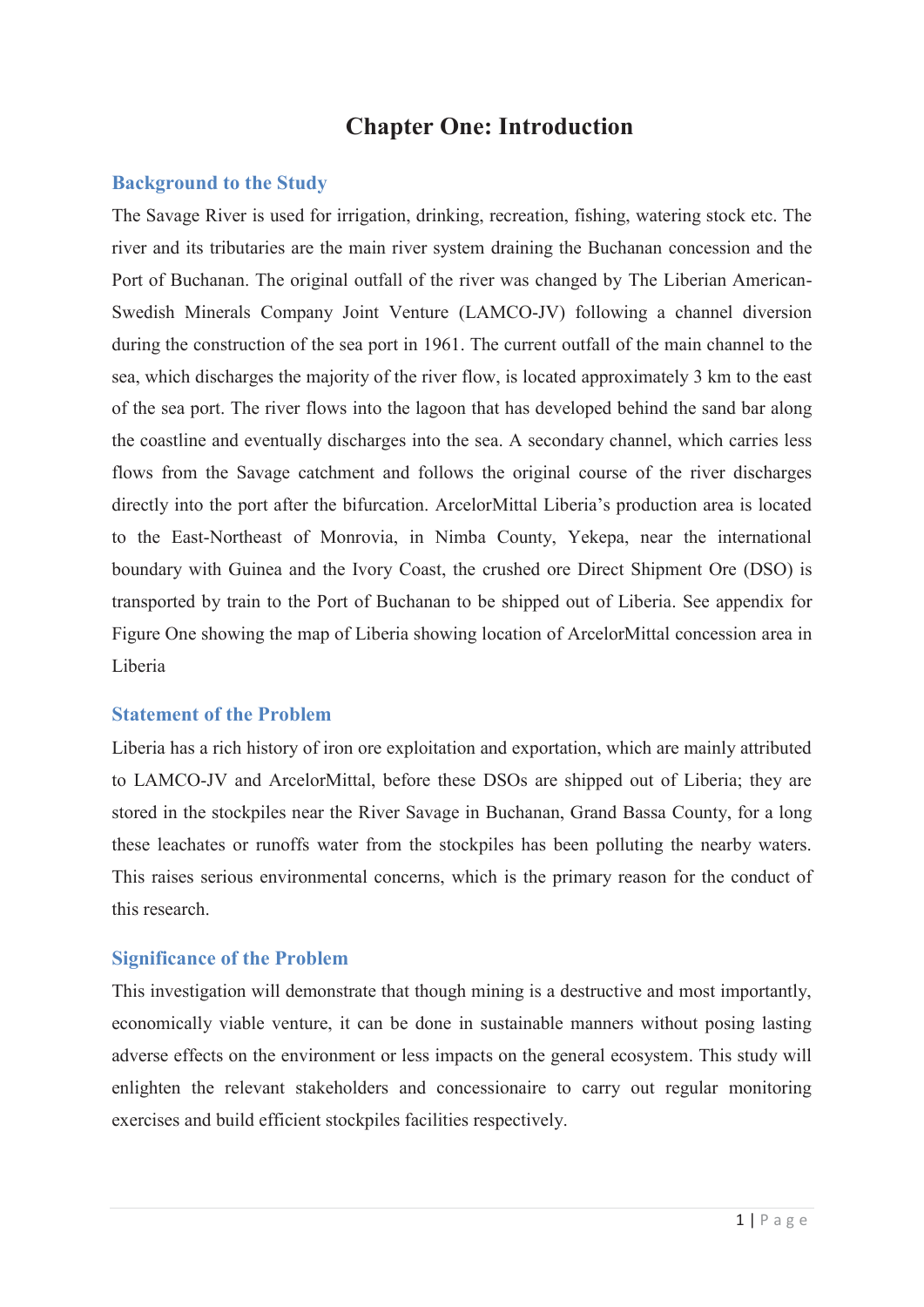#### **Research Question**

- 1. How does iron ore mining activities by ArcelorMittal impacts River Savage?
- 2. What class of the Liberian Water Quality Standard does River Savage satisfied?

#### **Purpose of the Study**

At the end this project, this research seeks:

- 1. To analyze the impacts of iron ore mining on River Savage with respect to major pollutants, erosion, leachate from stockpile and etc.
- 2. To determine the parameters of the water quality index (Physical and Chemical Parameters) examined during such analysis and to present the desired Liberian and World Health Organization (WHO) standards and ArcelorMittal Liberia Limits of Detection for Water Quality.

#### **Delimitations of the Study**

The study is limited to the Savage River near the Sea Port of Buchanan in Grand Bassa County. Also the focus of the study on the Stockpile facilities that stores the DSO that is ready for shipment. The river flows into the lagoon that has developed behind the sand bar along the coastline and eventually discharges into the sea.

#### **Limitations of Study**

One of the challenges encountered during the course of this research was the difficulty in obtaining cardinal data pertinent to the smooth conduct of this research. Another constraint was the deprivation of site visitation and investigation. Lastly, the findings of this study cannot be generalized to other mining areas in Liberia. However, the overall objectives of this research were met.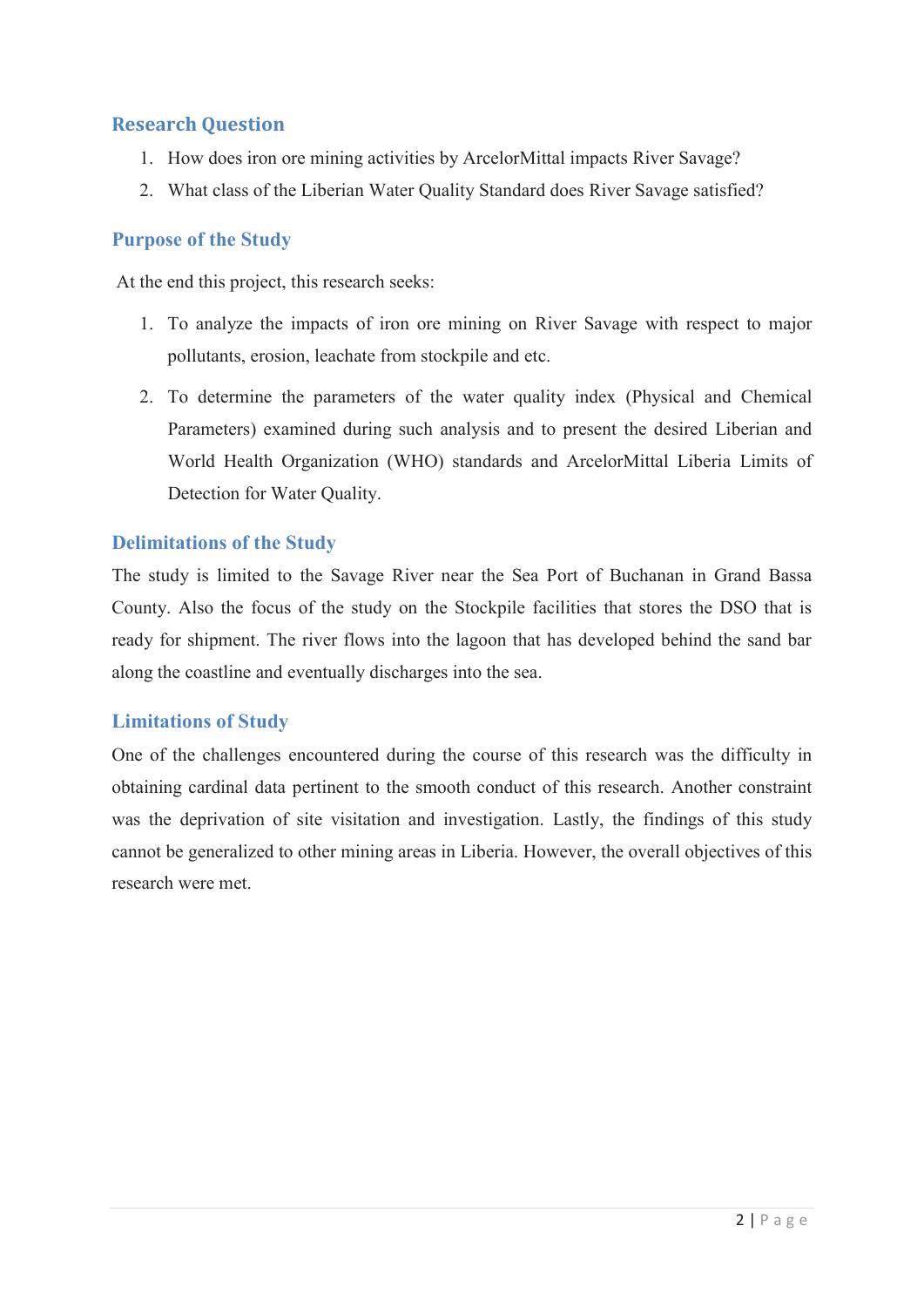## **Chapter Two: Literature Review**

The first step towards controlling water pollution in mining is to know firstly the history of the commodity causing the pollution and then the causes and effects leading from the extraction of such mineral. This literature review will highlight these causes and the proper mitigation measures can be taken to control them. It will also study the impacts of pollution on water quality. We need to know how water quality is affected due to all these factors and how will the water quality affect life and operations. This section will also provide the different essential physical and chemical parameters that are to be studied.

#### **History of exploration and mining of iron ore in Liberia**

**(Tomlinson, 2004)** This paper investigates potential iron ore prospects, in its assessment for potential iron ore production prospects it ranks Liberia amongst countries with rich history of iron ore mining. It also ascertains that Liberia currently viewed as one of the most prospective locations for exploration since its emergence from civil war in 2003. Liberia's political environment has been stable for seven years and is currently attracting significant international investment, with major mining companies including BHP Billiton active in the country.

**(Coakley, 2004**) This article provides the name of iron ore mining companies that operated in Liberia, beginning with the Liberia Mining Company (LMC) which was the first of four iron ore companies, which produced and shipped large quantities of iron ore in the 1960s and 1970s making Liberia Africa's largest iron ore exporter and third on the world list at that time. In 1958 the National Iron Ore Company (NIOC) signed a concession agreement for the exploitation of the Mano river iron ore deposits. The Liberian American-Swedish Minerals Company Joint Venture (LAMCO JV) became operational and commenced iron ore production in 1960/61. LAMCO JV exploited the extremely rich Nimba mountains iron ore deposits. The fourth mining company, Bong Mining Company (BMC), was created following a concession agreement with German investors in 1958. The mine opened in 1965. 'Bong mine' as the company was and still is colloquially called in Liberia, was then the largest German investment in Sub-Saharan Africa.

Figure Two in the appendix shows the locations of the four mining companies that operated in Liberia before ArcelorMittal Liberia.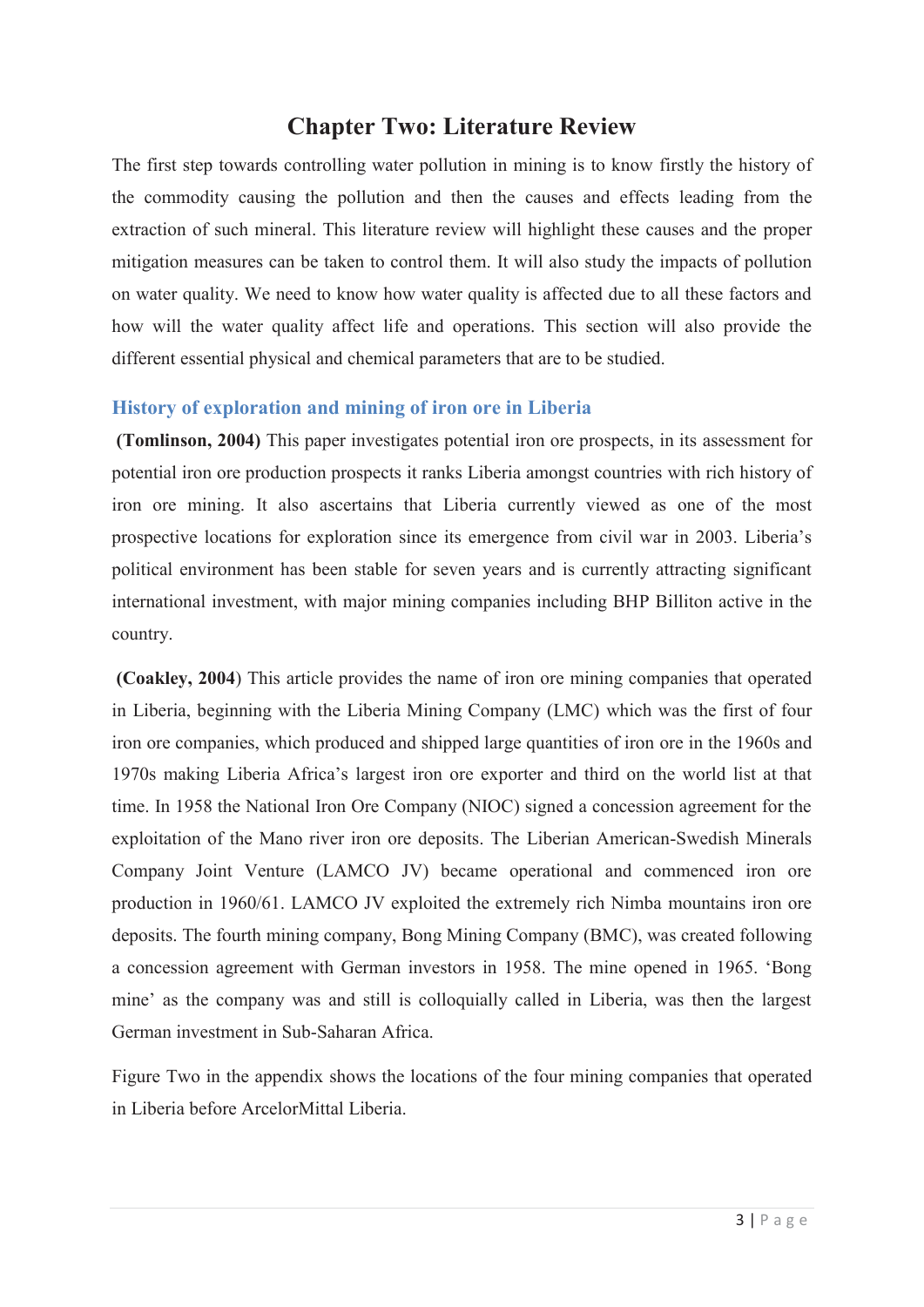#### **Impacts of Mining on Water Resources**

**(Gleekia, Pradhan, & Sahu, 2016)** As per the scope of this research, this paper substantiate that mining indeed poses adverse effects on both the environs and its inhabitants, and as such; it calls for mining to be done in a sustainable manner that will aid in the minimization of negative impacts imposed such as; land degradation, disturbance and destruction of wildlife and biodiversity, air pollution and water pollution which is of great importance to this proposal writing. Mining method especially opencast degrades natural landscapes, surface and ground water, Flora and Fauna, as well as the ambient air quality within the mining area and its environs. Water quality is degraded as a result of surface runoff and leachate that are frequently generated from large volume overburden and tailings that are produced during iron ore mining and subsequent processing activities. This paper also stress out that most of the mines use overburden as backfilling material for mined out areas, ground water contamination may also result from leaching activities, which may have Spartan health impacts on miners and inhabitants of the of the area. Iron is the most needed ingredient in manufacturing steel which is the widely used metals and has found many applications in constructions, manufacturing of motor cars, machines, pipelines, military equipment, electrical appliances, etc. Iron ore has been mined for the past three thousand years by ancient and modern mankind. However, mining of iron ore has some negative impacts on the environment.

**(Environment Australia, 2002)** According to a study commissioned by the European Union**:**  "Because of the large area of land disturbed by mining operations and the large quantities of earthen materials exposed at sites, erosion can be a major concern at hard-rock mining sites. The associated impacts could include substantial pH depression or metals loading to surface waters and/or persistent contamination of ground water sources Another impact it accesses acid mine drainage which implies mined materials (such as the walls of open pits and underground mines, tailings, waste rock, and heap and dump leach materials) are excavated and exposed to oxygen and water, acid can form if iron sulfide minerals (especially pyrite, or 'fool gold') are abundant and there is an insufficient amount of neutralizing material to counteract the acid formation. Finally, the study looks at the impacts of wet tailings impoundments, waste rock, heap leach, and dump leach facilities on water quality can be severe. These impacts include contamination of groundwater beneath these facilities and surface waters. Toxic substances can leach from these facilities, percolate through the ground, and contaminate groundwater, especially if the bottoms of these facilities are not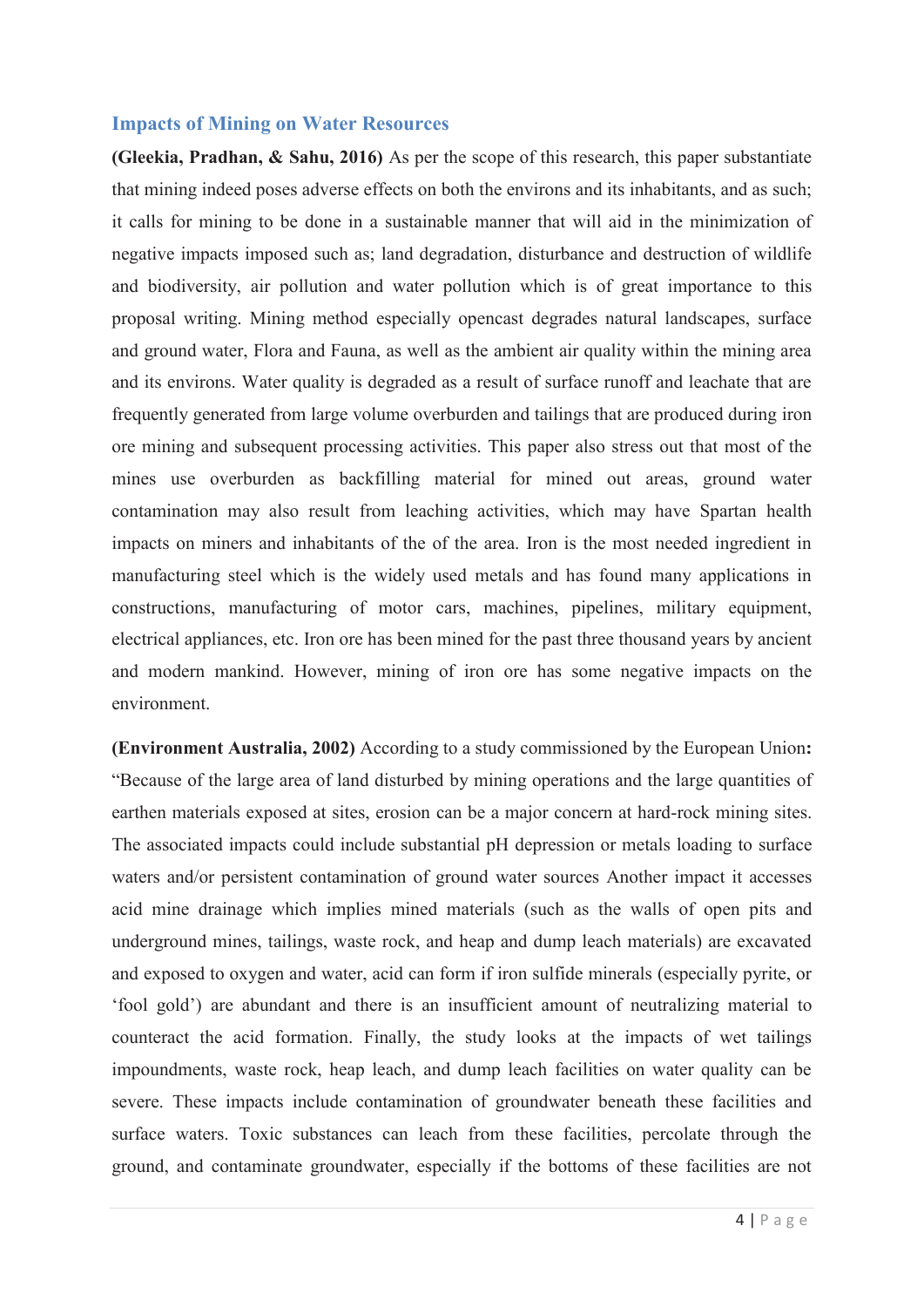fitted with an impermeable liner. See Appendix for Figures 3 and 4 that shows impacts of acid mine drainage and erosion on water quality resulting from mining respectively.

#### **Some Compounds that Affect the Quality of Water**

**(Naik, 2015)** This article attempted to assess the impact due to disposal of tailings from iron ore mines on surface water quality at Bolani, Sundargarh. Four samples were collected from the river, one on upstream, one at confluence point and two on downstream side of the effluent discharge point. Temperature and pH were measured on site where as Fe, Mn, Al, Cu and Zn were analyzed. Cr, Mo, Ni and Co was measured by Inductive Couple Plasma (ICP). A higher concentration of iron in comparison to Indian standards was found. Pollutant contribution to the surface water bodies through tailing ponds were more prominent in terms of Fe, Mn and suspended solids. This paper concluded that naturally occurring heavy metals often get released into water during the mineral extraction process. Metals like Co, As, Cd, Hg, Cu, Pb, Zn etc. are contained in the rock may leach out and get carried downstream by water. Chemical agents like Cyanide (CN) and Hydrogen Sulfate (H2SO4) from the mining site get spilled, leached or leaked in to nearby water bodies. This article asserts that water bodies closer to mining locations have high hardness values due to mining activities. Alongside hardness, most nearby surface water polluted by mine seepage generally has higher pH and lower acidity, aggregate iron, manganese, aluminum, and suspended solids than untreated surface mine waste which is of relevance to this paper.

#### **Health Disorders Due To Poor Water Quality**

**(Naik, 2015)** This paper provides the major health disorders or diseases caused by exposure to contaminants by heavy metals, which is another component of this research paper. The frequent exposure of residents to mercury (heavy metals) in few iron ore mining concession regions are characterize by health hazards such as; In the womb: may cause neurological problems including slower reflexes, learning deficits, delayed or incomplete mental development, autism and brain damage, in adults: Parkinson's disease, multiple sclerosis, Alzheimer's disease, heart disease, and even death. From research, other waterborne diseases caused by polluted water include: rashes, ear ache, pink eye, respiratory infections, hepatitis, encephalitis, gastroenteritis, diarrhea, vomiting, and stomach aches. Other health disorders related to water polluted by chemicals (persistent organic pollutants, heavy metals) are: Cancer including prostate cancer and non-Hodgkin's lymphoma, hormonal problems that can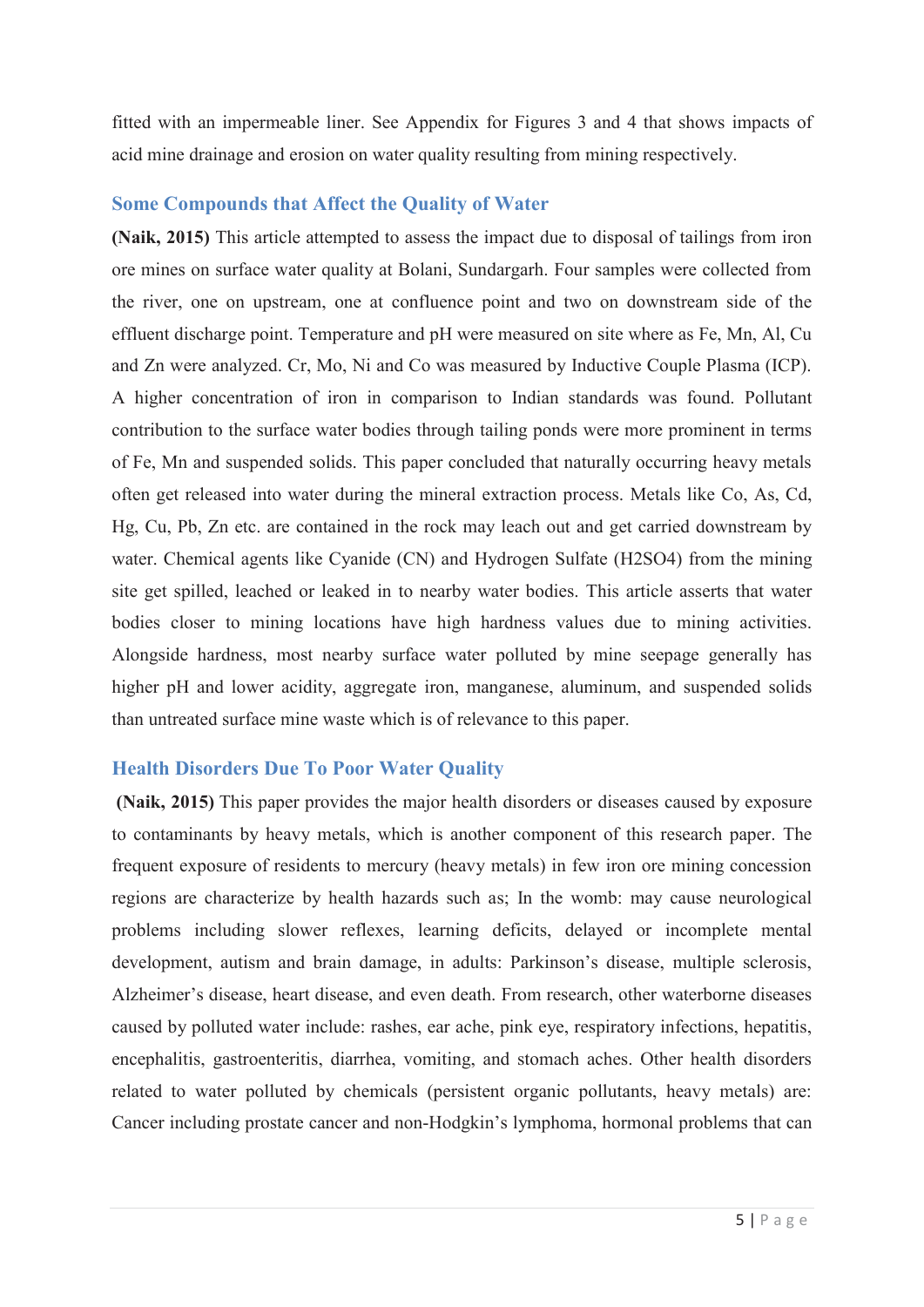disrupt reproductive and developmental processes, damage to the nervous system, liver and kidney damage and damage to the DNA.

#### **Water Quality Analysis**

**(Gleekia, Pradhan, & Sahu, 2016)** This article summarizes the physical, chemical and biological characteristics that defined the quality of water. It defines water quality as the measure of condition of water so as to the requirement of different species of the ecosystem. Water quality must support a rich and wide-ranging community of organisms and must not harm public health in a healthy environment. Uses of water like irrigation, drinking, recreation, fishing and watering stock are dependent on water quality suitable for them. Ecological processes are sustained by water quality. Apart from farming, fishing and other domestic uses, water is also used for drinking purposes by both humans and other living organisms. This paper suggests that it is important to measure the water quality time to time in order to maintain the quality else the environment will suffer.

#### **Physical and Chemical Parameters of Water**

**(Singh, 1997)** This paper highlights that water quality can be measured by analyzing it for different physical and chemical parameters, these parameters have different methods of analysis. Each parameter is compared with the standards specified by different agencies to determine whether the water is suitable for use or not. Table 1 below shows some physical and chemical parameters of water.

| <b>Physical Parameters</b>    | <b>Chemical Parameters</b>             |  |  |  |  |
|-------------------------------|----------------------------------------|--|--|--|--|
| Temperature                   | pH                                     |  |  |  |  |
| Conductivity                  | Dissolved Oxygen                       |  |  |  |  |
| Turbidity                     | Salinity                               |  |  |  |  |
| <b>Total Dissolved Solids</b> | Oxidation Reduction potential          |  |  |  |  |
|                               | Nitrate, Chloride & Sulphate compounds |  |  |  |  |
|                               | Hardness                               |  |  |  |  |
|                               |                                        |  |  |  |  |
|                               |                                        |  |  |  |  |

| <b>Table 1: Some Physical and Chemical Parameters of Water</b> |
|----------------------------------------------------------------|
|----------------------------------------------------------------|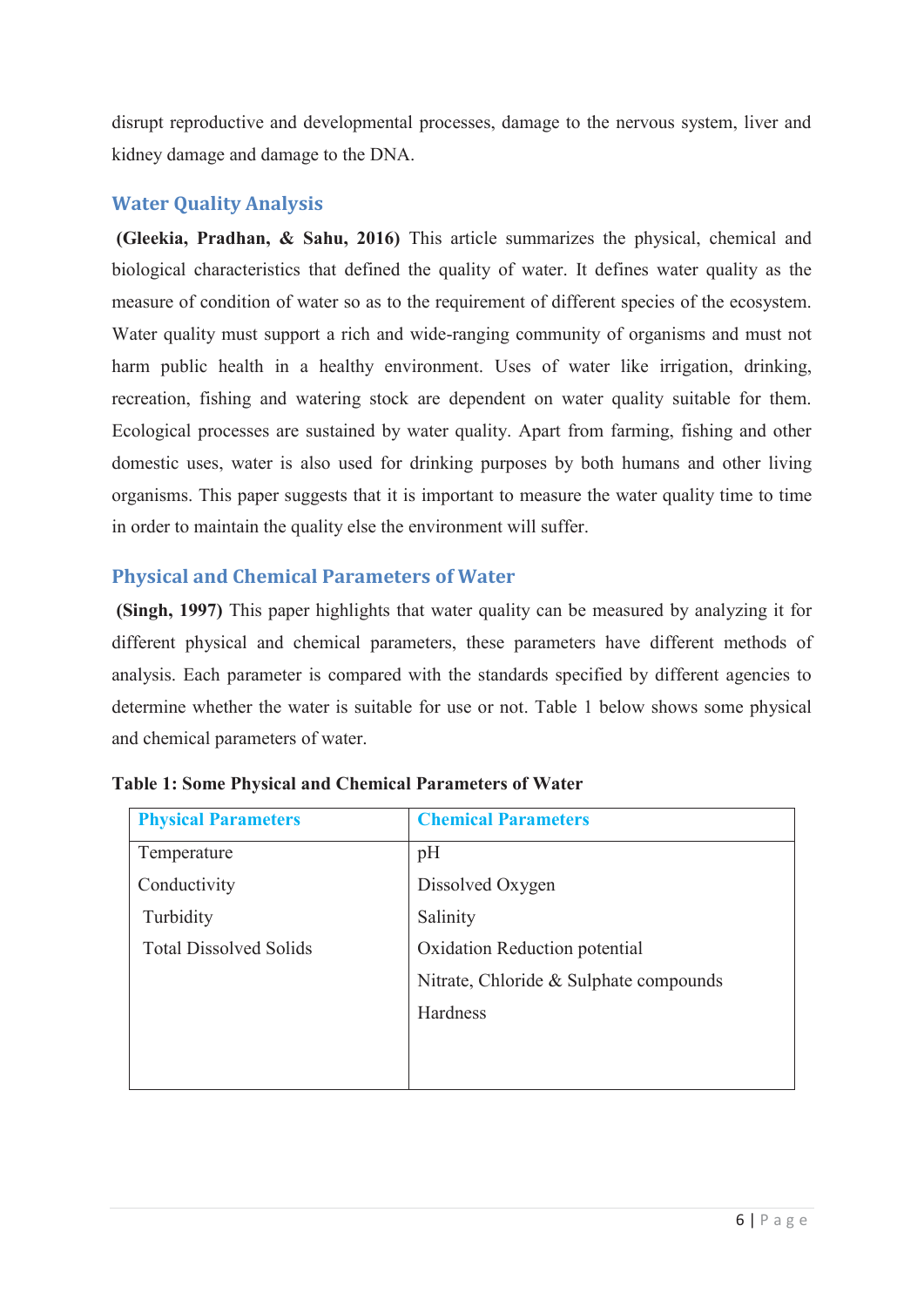#### **Definition of Some Key Physical and Chemical Parameters**

- pH: It is the measure of the H+ ions present in water. It can be any value in between 0 to 14. For acidic water the value lies within 0 to 7 whereas for basic water it lies in between 7 to 14. The lesser the value of pH the more acidic the water is and the more the value of pH the more is the alkalinity of it. pH affects the solubility of water and also it governs the amount of nutrients dissolved in water. This affects how water is used by aquatic animals. The more acidic the water more is the chances of dissolving heavy metals. pH must lie within 6.5 to 8.5 for drinking water as per the standards.
- **Dissolved Oxygen:** It is the amount of oxygen dissolved in water. It can be measured in mg/L or expressed in % of dissolved oxygen. The dissolved oxygen is utilized by the aquatic life. Hence the amount of dissolved Oxygen must be sufficient for sustaining the life under water. Dissolved oxygen varies inversely with temperature. The lower the temperature the more is the ability of water to dissolve oxygen.
- Biochemical Oxygen Demand (BOD): It is the measure of how much of O2 is utilized by microbes for aerobic oxidation and breaking down of organic matter present in water. More is the BOD, less is the availability of O2 for aquatic life and more is the organic matter present in it. It is measured for a period of 5 days and expressed in mg/L. It should be less than 5mg/l as per drinking water standards.
- **Conductivity:** Conductivity of water is an indirect measure of ion concentration of the solution. More is the ions concentration more will be the conductivity. Ions like Na+, Mg2+, K+, and Ca2+ etc. increase the conductivity. The conductivity is measured in  $\mu$ S/cm at 25°C and should be within 0 to 70.
- **Total Dissolved Solid (TDS):** It is a measure of the amount of particulate solids that are present in the solution. TDS is an indicator of pollution problems associated with land use practices. TDS is directly proportional to conductivity and conductivity is used to measure TDS indirectly. More TDS results in hardening of water. It also causes corrosion of pipes that it flows in. It creates a salty and bitter taste of water. It is measured in mg/L.
- **Turbidity:** Turbidity is a measure of the clarity of water. The more the amount of suspended (organic or mineral) solids, more is the turbidity. It is a measure of the light scattering properties of water. Sediments from human construction can runoff with water to cause turbid conditions. Quarrying and mining operations also result in turbid water due to colloidal rock particles. High turbidity can inhibit the effect of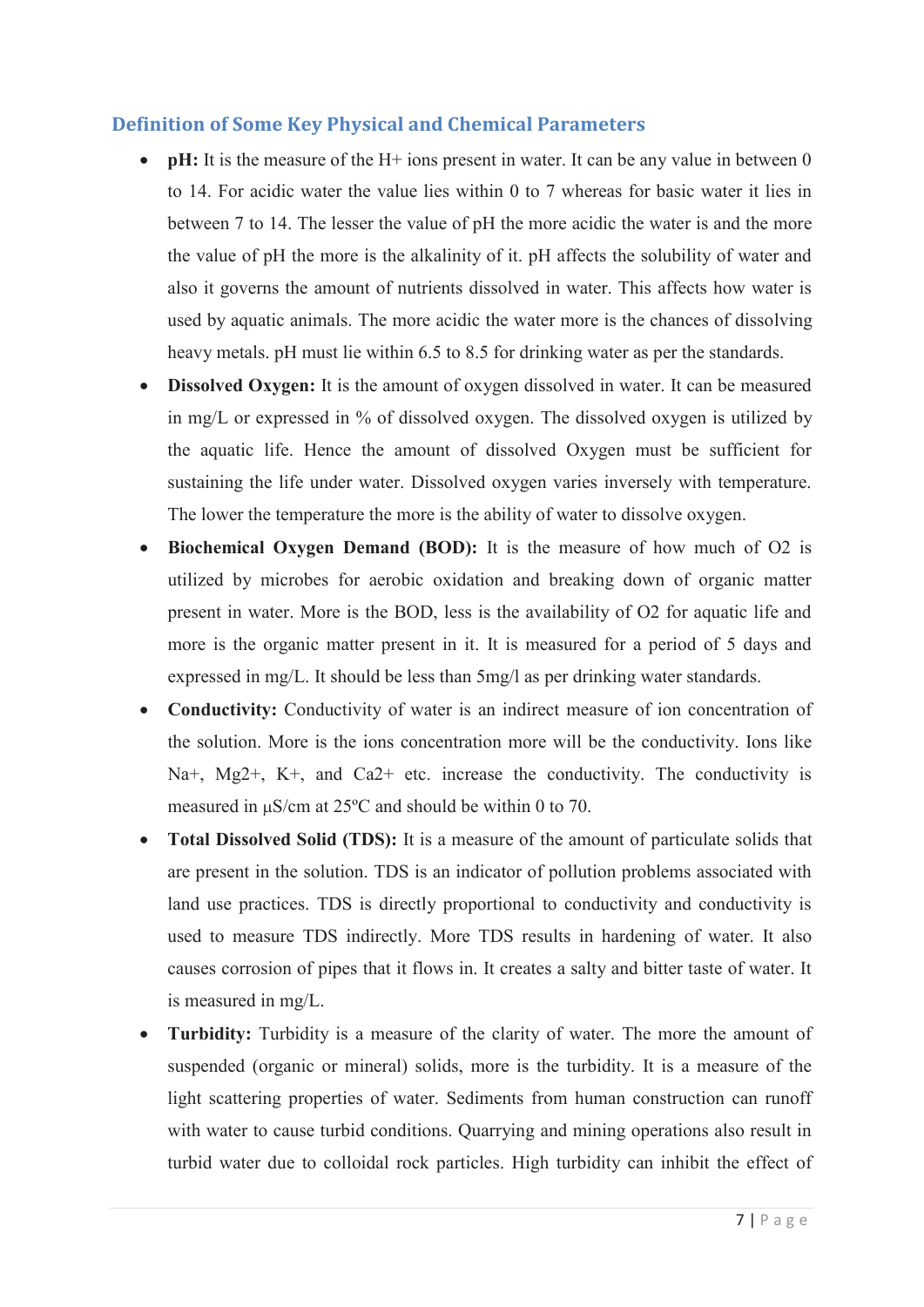disinfection against microbes and enables bacterial growth. Turbidity is measured in NTU and must be less than 10 for drinking water.

- **Hardness:** Hardness in water is caused by the dissolved Calcium and Magnesium salts which get dissolved in water from soil or minerals containing limestone or dolomite. If hardness is found to be more than 300 mg/L then the water is hard and for less than 70 mg/L it is soft. Hard water can cause scaling in utensils and makes it difficult for foam creation hence causes use of more soap and detergent. It should be less than 300 mg/L in drinking water.
- **Iron:** Iron content in water can result from leaching of iron pipes in water distribution system. Also near iron ore mining areas, iron tailings can enter into surface runoff water. Presence of iron in water can cause bitter and metallic taste of water. It can cause brownish green stains in clothes, blackening of water with rusty sediments and discoloring of beverages. Iron content should be less than 0.3 mg/L.
- **Chloride:** Chloride content of water can increase if it comes in contact with fertilizers and Industrial wastes. Chloride can also result from sea water and different minerals. Presence of chloride more than the permissible limit of 250 mg/L can cause health effects like high blood Pressure. It also causes salty taste of water, corrosion of pipes and blackening of stainless steel.
- **Arsenic:** Arsenic enters into water through different pesticides, glass or electronic wastes which are not disposed properly and from natural sources like rocks. Presence of arsenic more than the permissible limit of 0.05 mg/L can cause weight loss and make water toxic to skin and nervous system.
- Chromium: Chromium enters into water from industrial and mining wastes. High concentration of chromium can cause skin and nasal ulcer. It can cause adverse health effects like lung tumors, gastro-intestinal damage and nervous system damage. It can also accumulate in spleen, kidney and liver causing complications. It should always be less than 0.1mg/L in drinking water.
- Copper: Copper enters into water through leeching from copper tubes, industrial and mining wastes. High copper concentration causes health effects like Anemia, digestive disturbance, liver and kidney damages and gastro-intestinal irritation. It also causes bitter and metallic taste of water and staining of clothes. Copper concentration should be less than 0.05 mg/L in drinking water.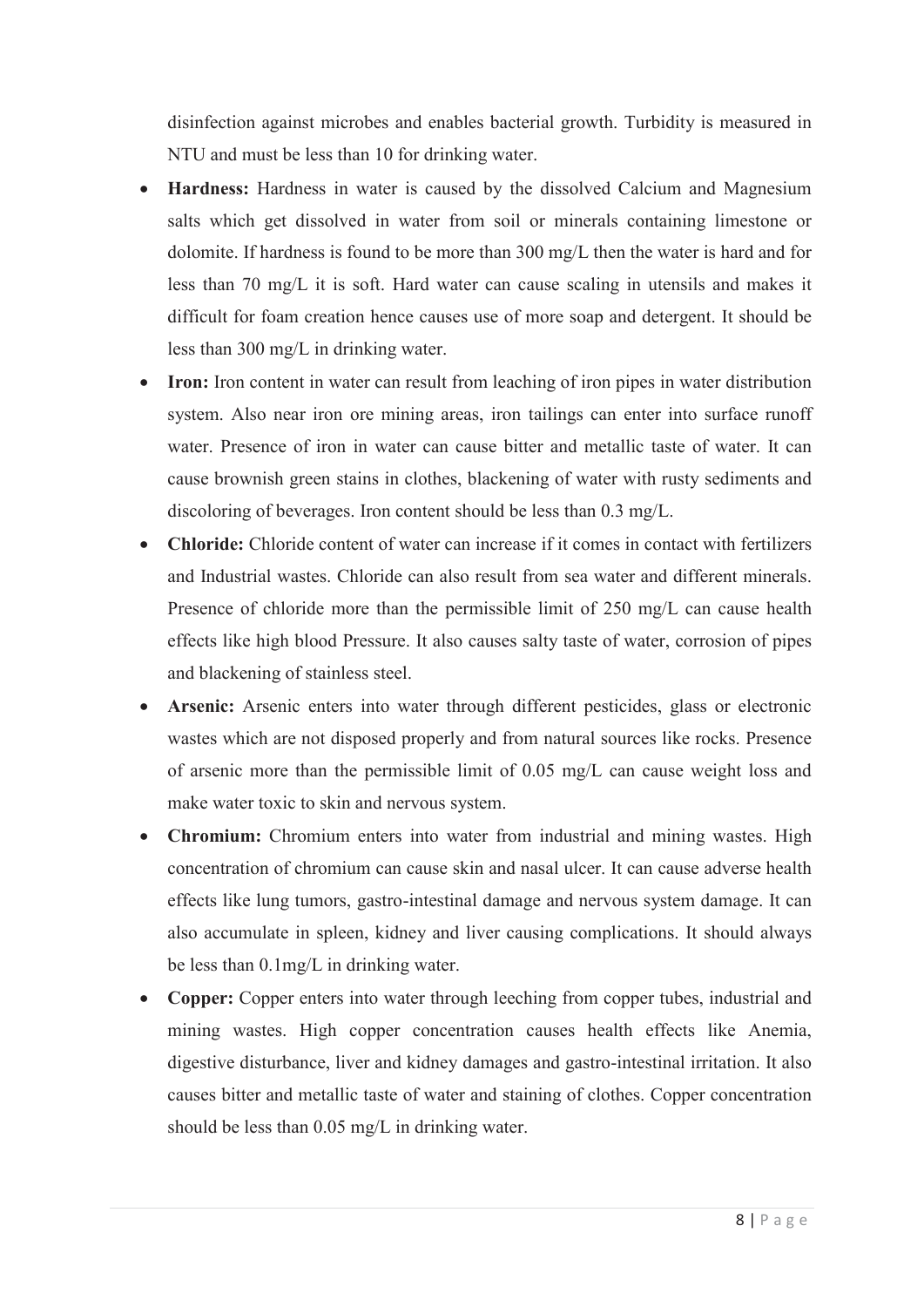- **Cyanide:** Cyanide (CN) sources in water are fertilizers, electronic wastes, steel, plastic and mining wastes and some natural sources. CN is very poisonous and can cause nervous damages and thyroid problems. The concentration of CN must be less than 0.05 mg/L in drinking water.
- **Lead:** The major sources of lead are paints, diesel fuel, batteries, pipes and solder. Lead also occurs naturally and can enter water from any of these sources. Lead can cause metal poisoning and other adverse health effects like mental retardation, kidney and neurological damages, hearing loss, blood disorders and even death at higher concentration. Lead should be less than 0.05 mg/L in water to make it suitable for drinking.
- **Mercury:** Mercury enters water through pesticides, fungicides, batteries, paints, and electrical wastes. Mercury can cause vision and hearing loss, intellectual deterioration and many other health effects if found in high concentration. It should be present at a concentration below 0.001mg/L.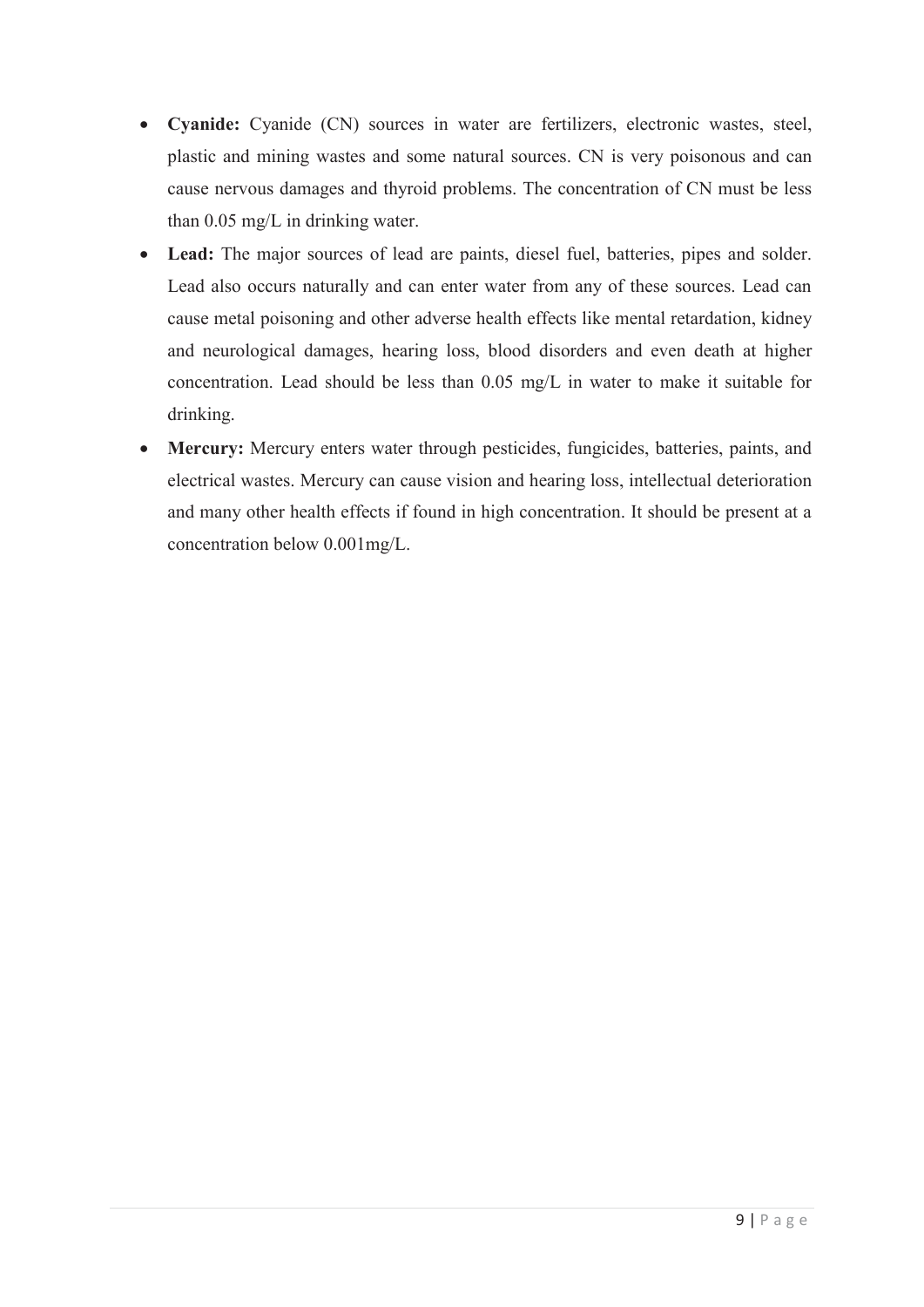## **Chapter Three: Research Methodology**

#### **Sampling**

To obtain the desired representative samples, sampling was carried out. These samples mirrored the environment and surrounding conditions in which they are present that is, in the surrounding area the concentration were similar to that of the samples taken. The water bodies from which samples are taken were within confines of the concession area near the Port of Buchanan and not isolated. I perceived the collected samples were handled carefully to avoid any significant changes taken place between the time the samples were collected and analyzed in laboratory.

#### **Sample Collection**

The researcher used quantitative method in gathering and analyzing the research data. Five samples were collected from River Savage and nearby water (Motown Creek), around the stockpile in Buchanan, Grand Bassa County. These samples were analyzed with a HORIBA Multi-Parameter Water Quality Analyzer.

| <b>BUCHANAN SURFACE WATER OLD SAMPLE ID</b> |                  | <b>NEW SAMPLE ID</b> | <b>LOCATION DESCRIPTION</b> |
|---------------------------------------------|------------------|----------------------|-----------------------------|
| Savage River old channel                    | BUC <sub>1</sub> | <b>SW81</b>          | River                       |
| <b>Savage River Bridge</b>                  | BUC <sub>2</sub> | <b>SW82</b>          | River                       |
| Savage River Lagoon                         | BUC <sub>3</sub> | <b>SW83</b>          | Lagoon                      |
| <b>Motown Creek</b>                         | BUC <sub>4</sub> | <b>SW84</b>          | Creek                       |
| Junction to Hospital                        | BUC <sub>5</sub> | SW85                 | Water Stream                |

#### **Table 2: Sample name and respective locations**

#### **Observation**

Water quality can be measured by analyzing it for different physical and chemical parameters. Different parameters have different methods of analysis. Each parameter is compared with the standards specified by different agencies to determine whether the water is suitable for use or not. Table 3 presents the data gathered from the analysis of all five samples collected from various sections of River Savage covering the chemical analysis of inorganics, dissolved metals, unfiltered metals, phenols and minerals oils.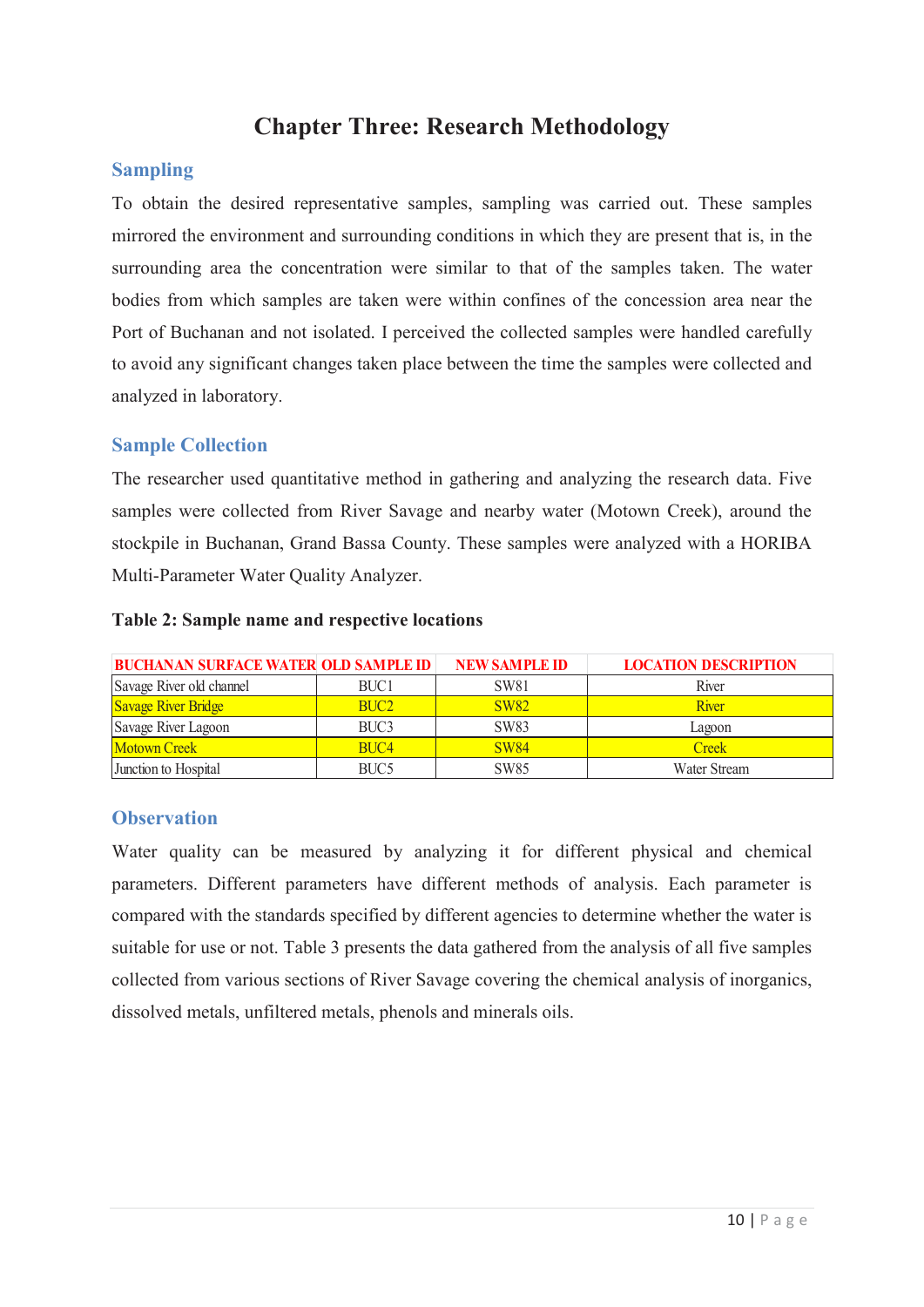## **Table 3: Some Chemical Parameters of Data Collected From Samples**

| <b>Test/Analysis</b>                      | <b>Method</b> | <b>Units</b> | <b>LOD</b> | <b>SW-81</b>     | <b>SW-82</b> | <b>SW-83</b> | <b>SW-84</b> | <b>SW-85</b> |
|-------------------------------------------|---------------|--------------|------------|------------------|--------------|--------------|--------------|--------------|
| <b>Inorganics</b>                         |               |              |            |                  |              |              |              |              |
| Conductivity $(a)$ 20 deg.C               | TM120         | mS/cm        | < 0.005    | 0.0187           | 0.294        | 0.0367       | 1.22         | 0.0497       |
| Fluoride                                  | TM104         | mg/1         | < 0.5      | < 0.5            | < 0.5        | < 0.5        | < 0.5        | 0.736        |
| Nitrite as NO <sub>2</sub>                | TM184         | mg/1         | < 0.05     | < 0.05           | < 0.05       | < 0.05       | < 0.05       | < 0.05       |
| pH                                        | TM256         | pH Units     | $<$ 1      | 6.94             | 7.16         | 6.5          | 6.67         | 6.72         |
| Sulphate                                  | TM184         | mg/1         | $\leq$ 2   | $<$ 2            | 11.9         | $<$ 2        | 57.5         | $<$ 2        |
| Surfactants, Anionic (MBAS)               | TM249         | mg/1         | < 0.05     | < 0.05           | < 0.05       | < 0.05       | 0.0681       | < 0.05       |
| Chloride                                  | TM184         | mg/1         | $<$ 2      | $<$ 2            | 71.8         | 7.9          | 362          | $<$ 2        |
| Ammoniacal Nitrogen as NH3                | TM099         | mg/1         | < 0.2      | < 0.2            | 0.293        | < 0.2        | < 0.2        | < 0.2        |
| Cyanide, Total                            | TM227         | mg/1         | < 0.05     | < 0.05           | < 0.05       | < 0.05       | < 0.05       | < 0.05       |
| Phosphate (ortho) as PO4                  | TM184         | mg/1         | < 0.05     | < 0.05           | < 0.05       | < 0.05       | < 0.05       | < 0.05       |
| Dissolved solids, Total (gravimetri TM021 |               | mg/1         | < 10       | 16               | 167          | 30           | 745          | 40           |
| Nitrate as NO3                            | TM184         | mg/1         | < 0.3      | 0.301            | < 0.3        | < 0.3        | 0.72         | < 0.3        |
| BOD, unfiltered                           | TM045         | mg/1         | $<$ l      |                  |              |              | <1           |              |
| Suspended solids, Total                   | TM022         | mg/1         | $\leq$ 2   | $\boldsymbol{7}$ | 5            | 14.5         | $<$ 2        | 11.5         |
| <b>Filtered (Dissolved) Metals</b>        |               |              |            |                  |              |              |              |              |
| Chromium, Hexavalent                      | TM241         | mg/1         | < 0.03     | < 0.03           | < 0.03       | < 0.03       | < 0.03       | < 0.03       |
| Chromium, Trivalent                       | TM152         | mg/1         | < 0.03     | < 0.03           | < 0.03       | < 0.03       | < 0.03       | < 0.03       |
| Silver (diss.filt)                        | TM283         | $\mu g/l$    | <1.5       | <1.5             | <1.5         | <1.5         | <1.5         | <1.5         |
| Boron (diss.filt)                         | TM152         | $\mu g/l$    | < 9.4      | < 9.4            | 37.5         | 9.53         | 115          | 9.63         |
| Chromium (diss.filt)                      | TM152         | $\mu g/l$    | < 0.22     | 0.335            | 0.323        | 0.537        | 0.878        | 0.703        |
| Manganese (diss.filt)                     | TM152         | $\mu g/l$    | < 0.04     | 1.58             | 174          | 21.1         | 131          | 78           |
| Vanadium (diss.filt)                      | TM152         | $\mu g/l$    | < 0.24     | < 0.24           | < 0.24       | < 0.24       | < 0.24       | < 0.24       |
| <b>Unfiltered (Total) Metals</b>          |               |              |            |                  |              |              |              |              |
| Mercury (tot.unfilt)                      | TM183         | $\mu g/l$    | < 0.02     | < 0.02           | < 0.02       | < 0.02       | < 0.02       | < 0.02       |
| Arsenic (tot.unfilt)                      | TM191         | $\mu g/l$    | $<$ 2      | $<$ 2            | $<$ 2        | $<$ 2        | $\leq$ 2     | $<$ 2        |
| Iron (tot.unfilt)                         | <b>TM228</b>  | mg/1         | < 0.024    | 1.54             | 1.93         | 1.48         | 0.704        | 5.38         |
| Cadmium (tot.unfilt)                      | TM191         | $\mu g/l$    | < 0.5      | < 0.5            | < 0.5        | < 0.5        | < 0.5        | < 0.5        |
| Chromium (tot.unfilt)                     | TM191         | $\mu g/l$    | $<$ 3      | $<$ 3            | $<$ 3        | $\leq$ 3     | $<$ 3        | $<$ 3        |
| Copper (tot.unfilt)                       | TM191         | $\mu g/l$    | $\leq 4$   | $\leq 4$         | $\leq 4$     | $\leq 4$     | $\leq 4$     | $\leq 4$     |
| Hardness, Total as CaCO3 unfilte TM228    |               | mg/1         | < 0.35     | 5.63             | 69.6         | 8.05         | 180          | 32.1         |
| Nickel (tot.unfilt)                       | TM191         | $\mu g/l$    | < 0.5      | < 0.5            | < 0.5        | < 0.5        | 0.773        | < 0.5        |
| Lead (tot.unfilt)                         | TM191         | $\mu g/l$    | < 0.5      | < 0.5            | < 0.5        | < 0.5        | < 0.5        | < 0.5        |
| Zinc (tot.unfilt)                         | TM191         | $\mu$ g/l    | $<$ 3      | $\leq$ 3         | $<$ 3        | $<$ 3        | $<$ 3        | $\leq$ 3     |
| <b>Phenols</b>                            |               |              |            |                  |              |              |              |              |
| Phenol                                    | TM259         | mg/1         | < 0.002    | < 0.002          | < 0.002      | < 0.002      | < 0.002      | < 0.002      |
| Cresols                                   | TM259         | mg/1         | < 0.006    | < 0.006          | < 0.006      | < 0.006      | < 0.006      | < 0.006      |
| Xylenols                                  | TM259         | mg/1         | < 0.008    | < 0.008          | < 0.008      | < 0.008      | < 0.008      | < 0.008      |
| Phenols, Total Detected monohyd TM259     |               | mg/1         | < 0.016    | < 0.016          | < 0.016      | < 0.016      | < 0.016      | < 0.016      |
| <b>Mineral Oil / Oils &amp; Greases</b>   |               |              |            |                  |              |              |              |              |
| TPH / Oil & Greases                       | TM235         | mg/1         | $<\!\!1$   | $\overline{a}$   |              | ÷,           | $<\!\!1$     |              |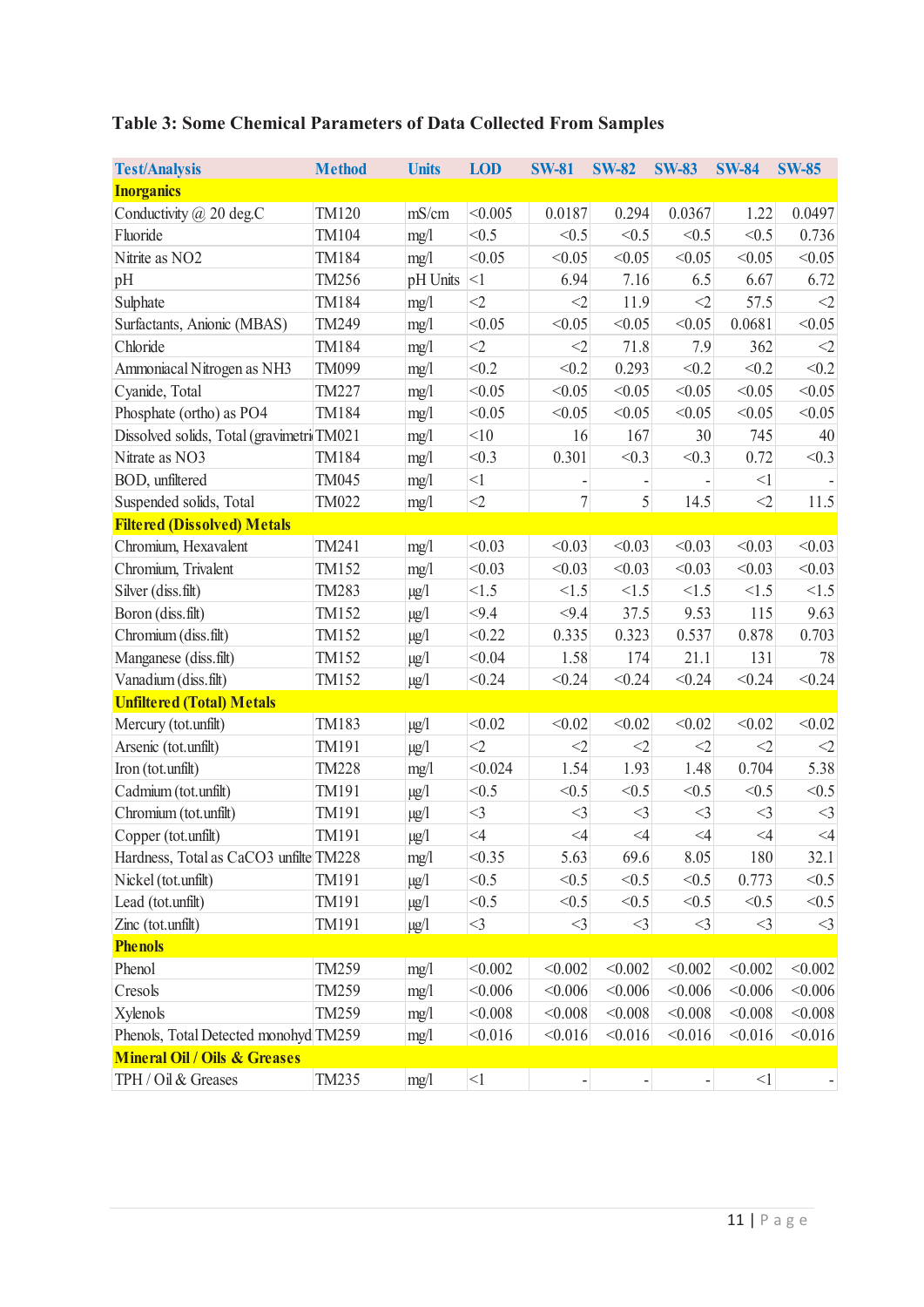#### **Water Quality Standards**

Water quality standards describe the quality parameters set for the various classes of water. The locally approved and accepted international standard for drinking water in Liberia is provided in Table 4 and Table 5 follow by ArcelorMittal Liberia Limits of Detection (LOD).

| Table 4: Interpretation of the Various Classes of Water in Liberia |  |  |  |  |  |
|--------------------------------------------------------------------|--|--|--|--|--|
|--------------------------------------------------------------------|--|--|--|--|--|

| mg                   | Milligram                                                                                        |
|----------------------|--------------------------------------------------------------------------------------------------|
|                      | Liter                                                                                            |
| $\mathbf n$          | Count                                                                                            |
| n.d.                 | Not detectable                                                                                   |
| Water classification | Water can be used as                                                                             |
| Class I              | Drinking water for population, water supply for industry requiring drinking water                |
| Class II             | For fisheries, cultivated fisheries, organized public bath, recreational water sport             |
| Class III            | Industry supply except for industry requiring drinking water, irrigation of<br>agricultural land |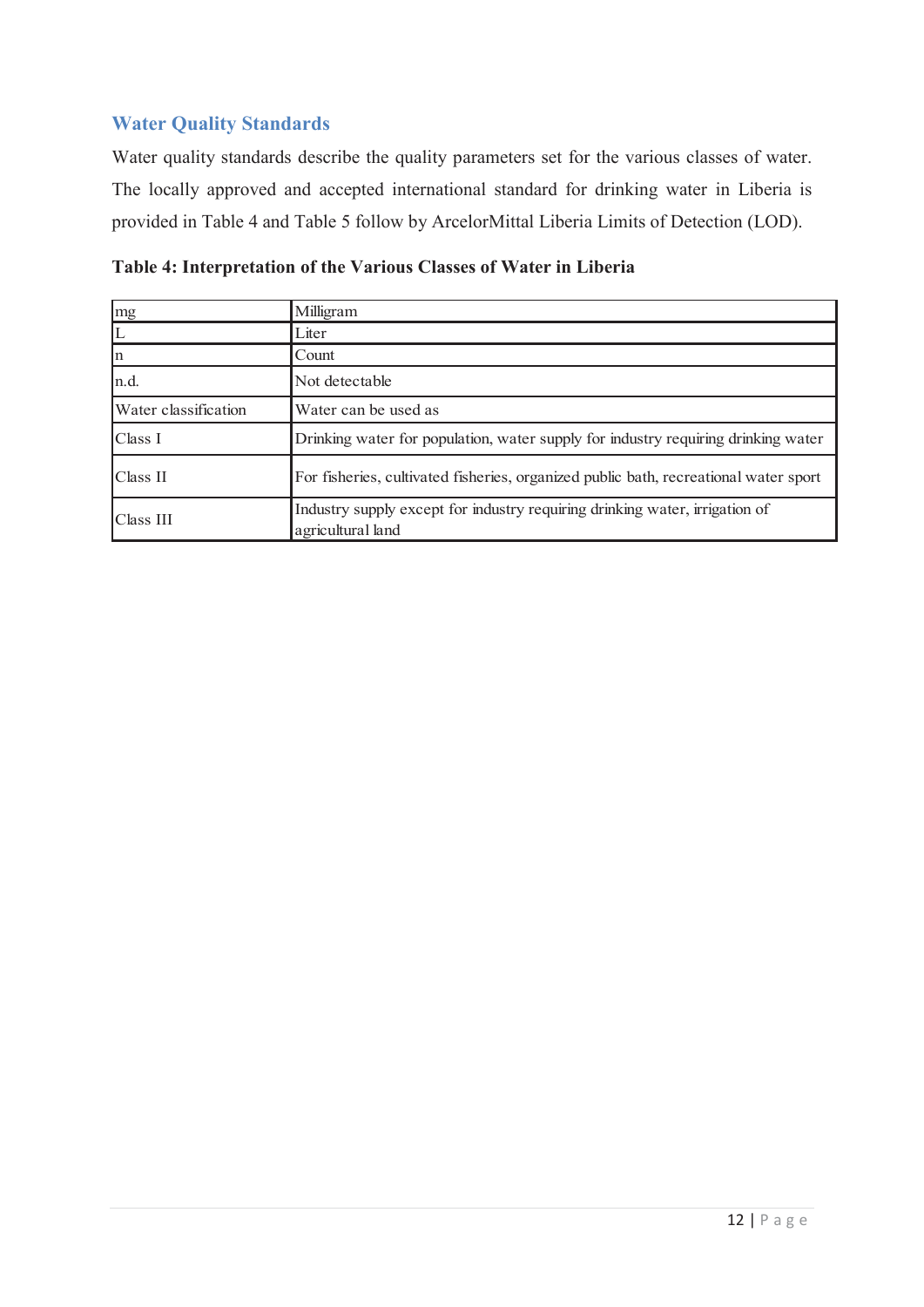| <b>EXISTING LIBERIAN WATER QUALITY STANDARDS</b> |                         |                          |                  |                  |               |  |  |
|--------------------------------------------------|-------------------------|--------------------------|------------------|------------------|---------------|--|--|
| Parameter                                        | Unit                    | <b>WHO</b>               | Class I          | Class II         | Class III     |  |  |
| pH                                               | $-logH$                 |                          | $6.5 - 8.0$      | $6.0 - 9.0$      | $5.5 - 9.0$   |  |  |
| Chloride                                         | mg Cl/L                 | 350                      | $\leq$ 250.0     | $\leq$ 350.0     | $\leq 450.0$  |  |  |
| Sulphate                                         | $mg$ SO <sub>4</sub> /L | 250                      | $\leq 150.0$     | $\leq 200.0$     | $\leq 250.0$  |  |  |
| Hardness                                         | $CaCO3$ mg/L            | 100-500                  | $\leq 190.0$     | $\leq 300.0$     | $\leq 600.0$  |  |  |
| Iron Total                                       | Fe mg/L                 | 0.1                      | $\leq 0.1$       | $\leq 1.5$       | $\leq 2.0$    |  |  |
| Manganese                                        | Mn mg/L                 | 0.1                      | $\leq 0.1$       | $\leq 0.3$       | $\leq 0.8$    |  |  |
| Zinc Total                                       | Zn mg/L                 | 5                        | $\leq 1.0$       | $\leq 2.0$       | $\leq 5.0$    |  |  |
| Coliform Bacteria                                | n/mL                    | $\boldsymbol{0}$         | $\boldsymbol{0}$ | $\boldsymbol{0}$ | $\leq 5$      |  |  |
| Bacteria Total                                   | n/mL                    | $\boldsymbol{0}$         | $\mathbf{0}$     | $\leq 10$        | $\leq 50$     |  |  |
| <b>Dissolved Substance</b>                       | mg/L                    | 500                      | $\leq 500.0$     | $\leq 1000.0$    | $\leq 1200.0$ |  |  |
| <b>Suspended Solids</b>                          | mg/L                    |                          | $\leq 10.0$      | $\leq 30.0$      | $\leq 50.0$   |  |  |
| Ammonia                                          | mg NH <sub>4</sub> /L   | 0.5                      | $\leq 1.0$       | $\leq 3.0$       | $\leq 6.0$    |  |  |
| Nitrate                                          | mg NO <sub>3</sub> /L   | 50                       | $\leq 40.0$      | $\leq 60.0$      | $\leq 80.0$   |  |  |
| Nitrite                                          | $mg\,NO_2/L$            | $\equiv$                 | $\leq 0.1$       | $\leq 0.5$       | $\leq 1.0$    |  |  |
| Phosphate                                        | mg PO <sub>4</sub> /L   |                          | $\leq 0.01$      | $\leq 0.02$      | $\leq 0.05$   |  |  |
| Phenols                                          | mg/L                    | 0.001                    | $\leq 0.001$     | $\leq 0.02$      | $\leq 0.05$   |  |  |
| Detergents                                       | mg/L                    |                          | $\leq 1.0$       | $\leq 2.0$       | $\leq 3.0$    |  |  |
| Fluoride                                         | $F$ mg/L                | 1.5                      | $\leq 1.5$       | $\leq 1.5$       | $\leq 2.0$    |  |  |
| Cyanide                                          | $Cn$ mg/L               | 0.05                     | $\leq$ n.d.      | $\leq 0.02$      | $\leq 0.05$   |  |  |
| Lead                                             | Pb $mg/L$               | 0.1                      | $\leq 0.1$       | $\leq 0.1$       | $\leq 0.1$    |  |  |
| Mercury                                          | Hg mg/L                 | 0.01                     | $\leq$ n.d.      | $\leq 0.005$     | $\leq 0.01$   |  |  |
| Copper                                           | $Cu$ mg/L               | 0.05                     | $\leq 0.01$      | $\leq 0.01$      | $\leq 0.02$   |  |  |
| Cadmium                                          | $Cd$ mg/L               | 0.01                     | $\leq$ n.d.      | $\leq 0.001$     | $\leq 0.01$   |  |  |
| Chromium Trivalent                               | $Cr$ mg/L               |                          | $\leq 0.5$       | $\leq 0.5$       | $\leq 0.8$    |  |  |
| Chromium Hexavalent                              | $Cr$ mg/L               | 0.05                     | $\leq 0.05$      | $\leq 0.1$       | $\leq 0.1$    |  |  |
| Nickel                                           | $N$ i mg/L              |                          | $\leq 1.0$       | $\leq 1.0$       | $\leq 0.1$    |  |  |
| Silver                                           | Ag mg/L                 | 0.05                     | $\leq$           | $\leq$           | $\leq$        |  |  |
| <b>Vanadium</b>                                  | $V \text{ mg/L}$        | $\overline{\phantom{a}}$ | $\leq 1.0$       | $\leq 1.0$       | $\leq 1.0$    |  |  |
| Boron                                            | $B$ mg/L                |                          | $\leq 1.0$       | $\leq 1.0$       | $\leq 1.0$    |  |  |
| Arsenic                                          | As $mg/L$               | 0.05                     | $\leq 0.05$      | $\leq 0.05$      | $\leq 0.02$   |  |  |

## **Table 5: Prescribed Liberian Water Quality Standards**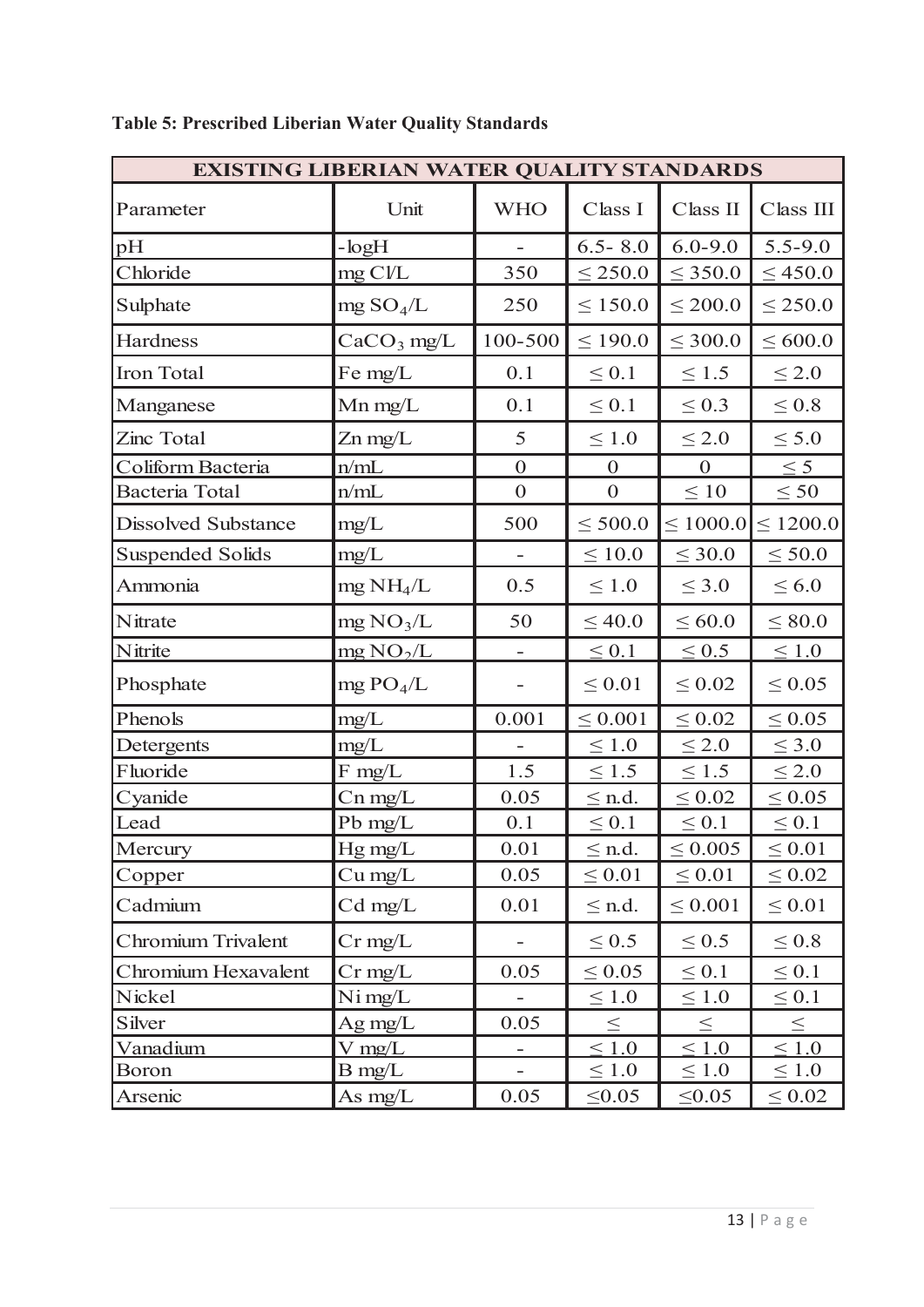| <b>ArcelorMittal Liberia (AL) Standards</b> |           |                             |                |  |  |  |  |
|---------------------------------------------|-----------|-----------------------------|----------------|--|--|--|--|
| <b>ALcontrol limits of detection</b>        |           |                             |                |  |  |  |  |
| <b>Analysis</b>                             | Unit      | LOD                         | Max.           |  |  |  |  |
| <b>Inorganics</b>                           |           |                             |                |  |  |  |  |
| Ammoniacal Nitrogen as NH3                  | mg/1      | 0.2                         | 6              |  |  |  |  |
| BOD, unfiltered                             | mg/1      | $\mathbf{1}$                | 50             |  |  |  |  |
| Chloride                                    | mg/1      | $\overline{2}$              | 450            |  |  |  |  |
| Conductivity @ 20 deg.C                     | mS/cm     | 0.005                       |                |  |  |  |  |
| Cyanide, Total                              | mg/1      | 0.05                        | 0.05           |  |  |  |  |
| Dissolved solids, Total (gravimetric)       | mg/1      | 10                          | 1200           |  |  |  |  |
| Fluoride                                    | mg/1      | 0.5                         | $\mathfrak{D}$ |  |  |  |  |
| Nitrate as NO3                              | mg/1      | 0.3                         | 80             |  |  |  |  |
| Nitrite as NO2                              | mg/1      | 0.05                        | 1              |  |  |  |  |
| рH                                          | pH Units  | 1                           | $6.0 - 9.0$    |  |  |  |  |
| Phosphate (ortho) as PO4                    | mg/1      | 0.05                        | 0.05           |  |  |  |  |
| Sulphate                                    | mg/1      | $\overline{2}$              | 250            |  |  |  |  |
| Surfactants, Anionic (MBAS)                 | mg/1      | 0.05                        |                |  |  |  |  |
| Suspended solids, Total                     | mg/1      | $\mathcal{D}_{\mathcal{L}}$ | 50             |  |  |  |  |
| <b>Filtered (Dissolved) Metals</b>          |           |                             |                |  |  |  |  |
| Boron (diss.filt)                           | $\mu$ g/1 | 9.4                         | 1000           |  |  |  |  |
| Chromium (diss.filt)                        | $\mu$ g/1 | 0.22                        |                |  |  |  |  |
| Chromium, Hexavalent                        | mg/1      | 0.03                        | 0.1            |  |  |  |  |
| Chromium, Trivalent                         | mg/1      | 0.03                        | 0.8            |  |  |  |  |
| Hardness, Total as CaCO3                    | mg/1      | 0.35                        | 600            |  |  |  |  |
| Manganese (diss.filt)                       | $\mu$ g/1 | 0.04                        | 800            |  |  |  |  |
| Silver (diss.filt)                          | $\mu$ g/1 | 1.5                         | 10             |  |  |  |  |
| Vanadium (diss.filt)                        | $\mu$ g/1 | 0.24                        | 1000           |  |  |  |  |
| <b>Unfiltered (Total) Metals</b>            |           |                             |                |  |  |  |  |
| Arsenic (tot.unfilt)                        | $\mu$ g/l | 2                           | 200            |  |  |  |  |
| Cadmium (tot.unfilt)                        | $\mu$ g/l | 0.5                         | 10             |  |  |  |  |
| Chromium (tot.unfilt)                       | $\mu$ g/1 | 3                           | 1000           |  |  |  |  |
| Copper (tot.unfilt)                         | $\mu$ g/1 | $\overline{4}$              | 200            |  |  |  |  |
| Iron (tot.unfilt)                           | mg/1      | 0.024                       | $\mathfrak{D}$ |  |  |  |  |
| Lead (tot.unfilt)                           | $\mu g/1$ | 0.5                         | 100            |  |  |  |  |
| Mercury (tot.unfilt)                        | $\mu g/l$ | 0.02                        | $\mathfrak{D}$ |  |  |  |  |
| Nickel (tot.unfilt)                         | $\mu$ g/l | 0.5                         | 500            |  |  |  |  |
| Zinc (tot.unfilt)                           | $\mu$ g/1 | 3                           | 1000           |  |  |  |  |
| <b>Phenols</b>                              |           |                             |                |  |  |  |  |
| Cresols (low level)                         | $\mu$ g/1 | 0.006                       |                |  |  |  |  |
| Phenol (low level)                          | $\mu$ g/1 | 0.002                       | 50             |  |  |  |  |
| Sum of Detected Monohydric Phenol           | $\mu$ g/l | 0.016                       |                |  |  |  |  |
| Xylenols (low level)                        | $\mu g/1$ | 0.008                       |                |  |  |  |  |
| <b>Mineral Oil / Oils &amp; Greases</b>     |           |                             |                |  |  |  |  |
| TPH / Oil & Greases                         | mg/l      |                             | 20             |  |  |  |  |

## **Table 6: ArcelorMittal Liberia Control Limit of Detection (Standards)**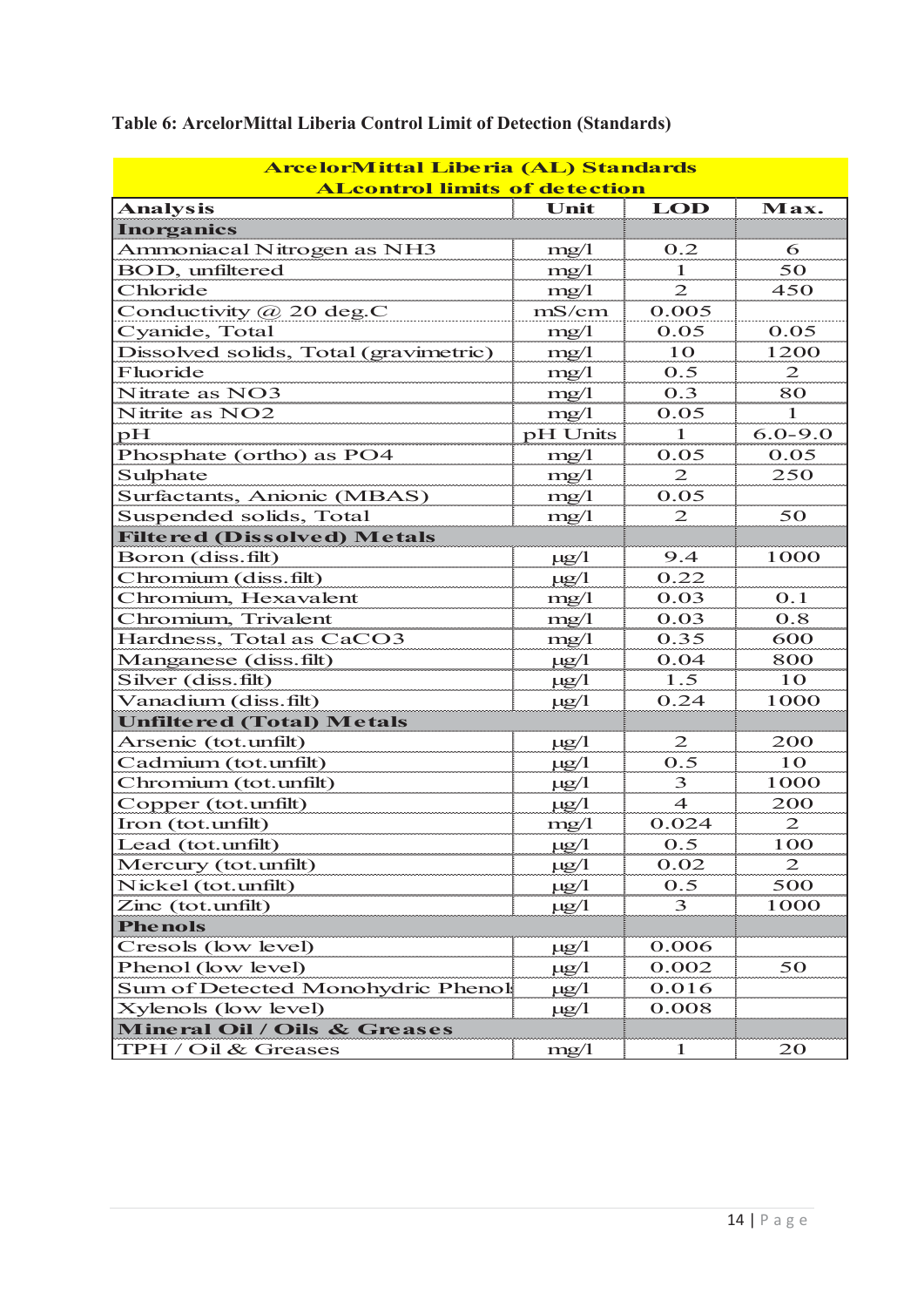## **Chapter Four: Discussion of Findings**

#### **Findings**

Though mining is extractive in nature and always has adverse effects on the environment, it is important for the mining firms to look after the impacts that the mining activities pose on the environment and try to curb these impacts as much as possible, making mining eco-friendly.

As seen from the results, most of the parameters are found outside the permissible limits. The main findings are as follows.

- The entire total unfiltered metals including Iron, Mercury, and Arsenic, Chromium, Copper, Lead, Nickel and Zinc concentrations in the rivers were generally higher than the limit of Liberian Standard and WHO standards.
- Concentration levels of all other toxicologically relevant dissolved filtered metals, including Chromium, Chromium trivalent, Chromium hexavalent and Vanadium were either below the limit of detection or lower than the standard set by WHO for drinking water which is a plus, except for Boron and Manganese that were above the Liberian and WHO Standards.
- Relatively high levels of Chloride (especially for Sample SW-84), Cyanide and Dissolved Solid were found in all river samples due to probably the effect of salt water from the sea.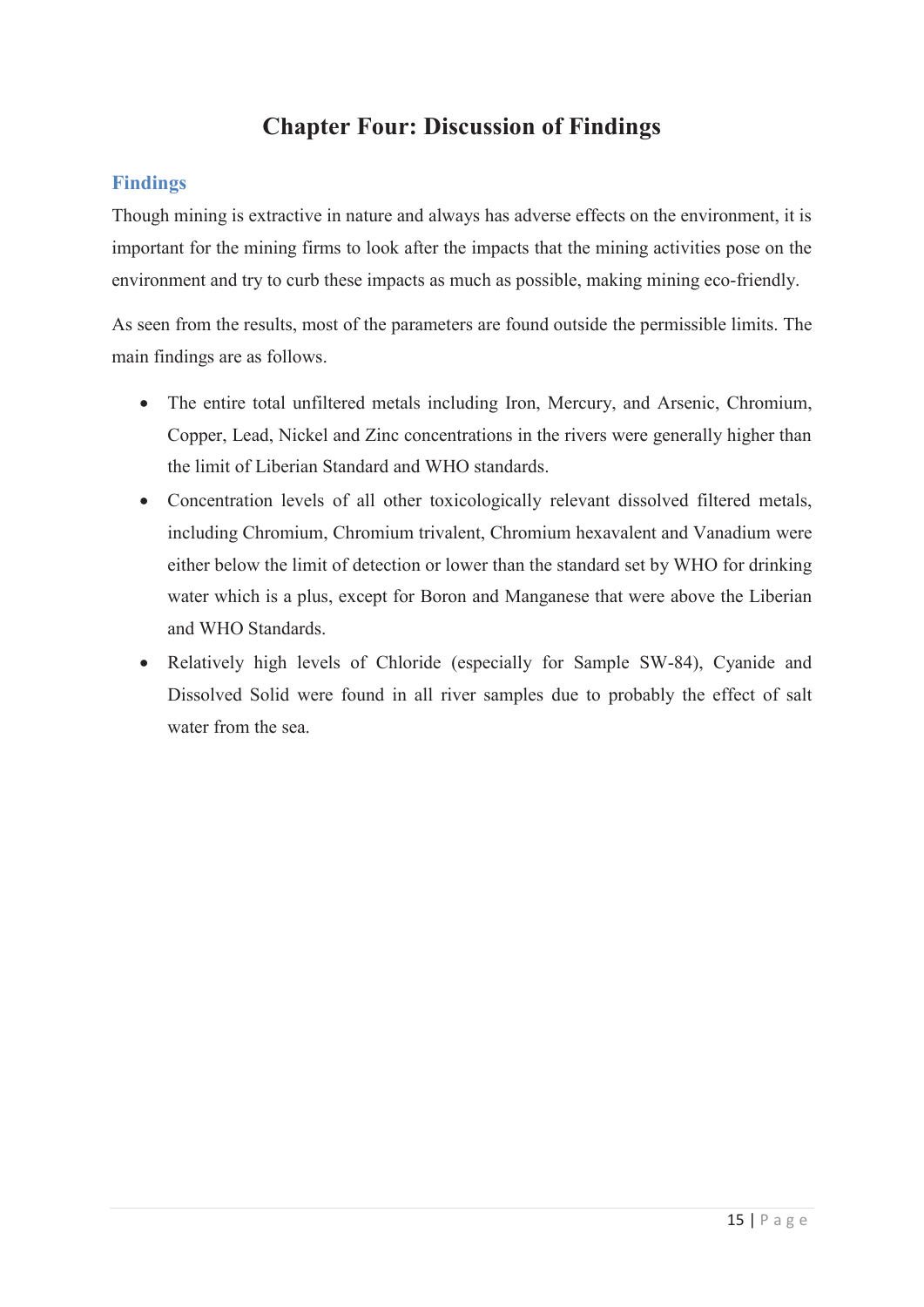## **Chapter Five: Conclusion**

It is clear from the results that mining activities have resulted in some environmental anomalies particularly in surrounding water sources. Low pH, high chromium and iron content are some irregularities to support this.

However, ArcelorMittal has done a good job at keeping the concentration of some of parameters within the permissible limits. River Savage water sample were found to be of average good water quality satisfying basically Class III water quality standards for Liberia. However, they have to look after their pollution control methodologies as some of the parameters are still outside the permissible limit, which affects the quality of well. All the water samples were found to be above the WHO and Class I (drinking water) of the Liberian Standard which may be due to run-off from their stockpile into the river, or previous operations carried out by the Liberian American-Swedish Mineral Company (LAMCO). Proper measures must be taken to curb this. Water must be properly treated before allowing it to drain into nearby creeks or ocean.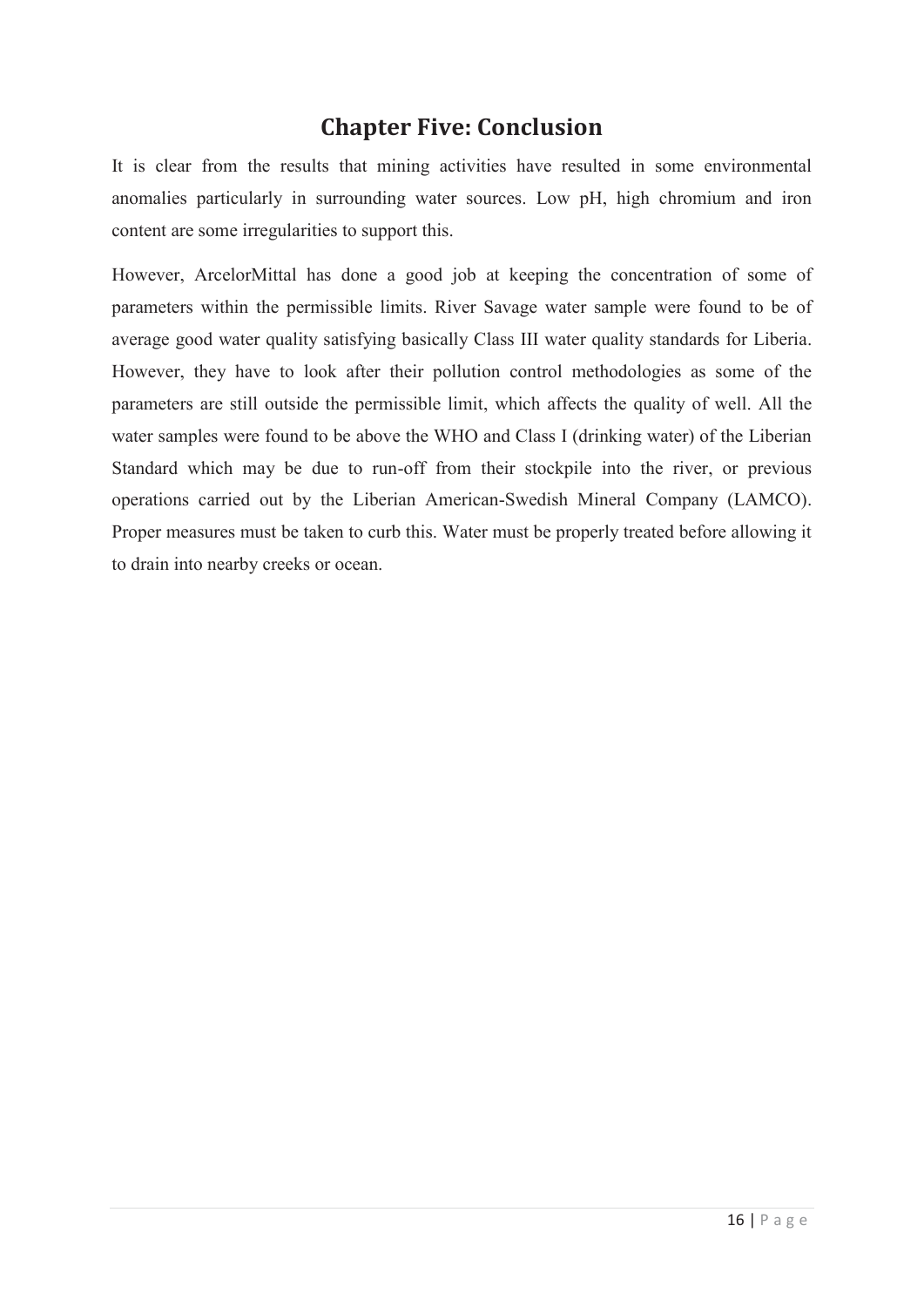### **Chapter Six: Recommendation**

It is advisable that proper management of water pollution, like recycling of decanted effluents before discharging into nearby waters can be adopted for iron ore washing plants and building efficient stockpile facilities to help avoid run-off water or seepages from contaminating river savage. It will cause less consumption of raw water and less surface water pollution due to less discharge in the natural bodies. There is a need of improvement in environment monitoring process of mining operations by the require agencies and ministries to avoid such unevenness and help build a safe and clean environment for all Liberians.

I will like to also recommend to the Ministry of Mines and Energy and Environment Protection Agency to partner with University of Liberia to ensure students conduct periodic field visits and enable research proceedings in various disciplines that are pertinent to the colleges at the University of Liberia.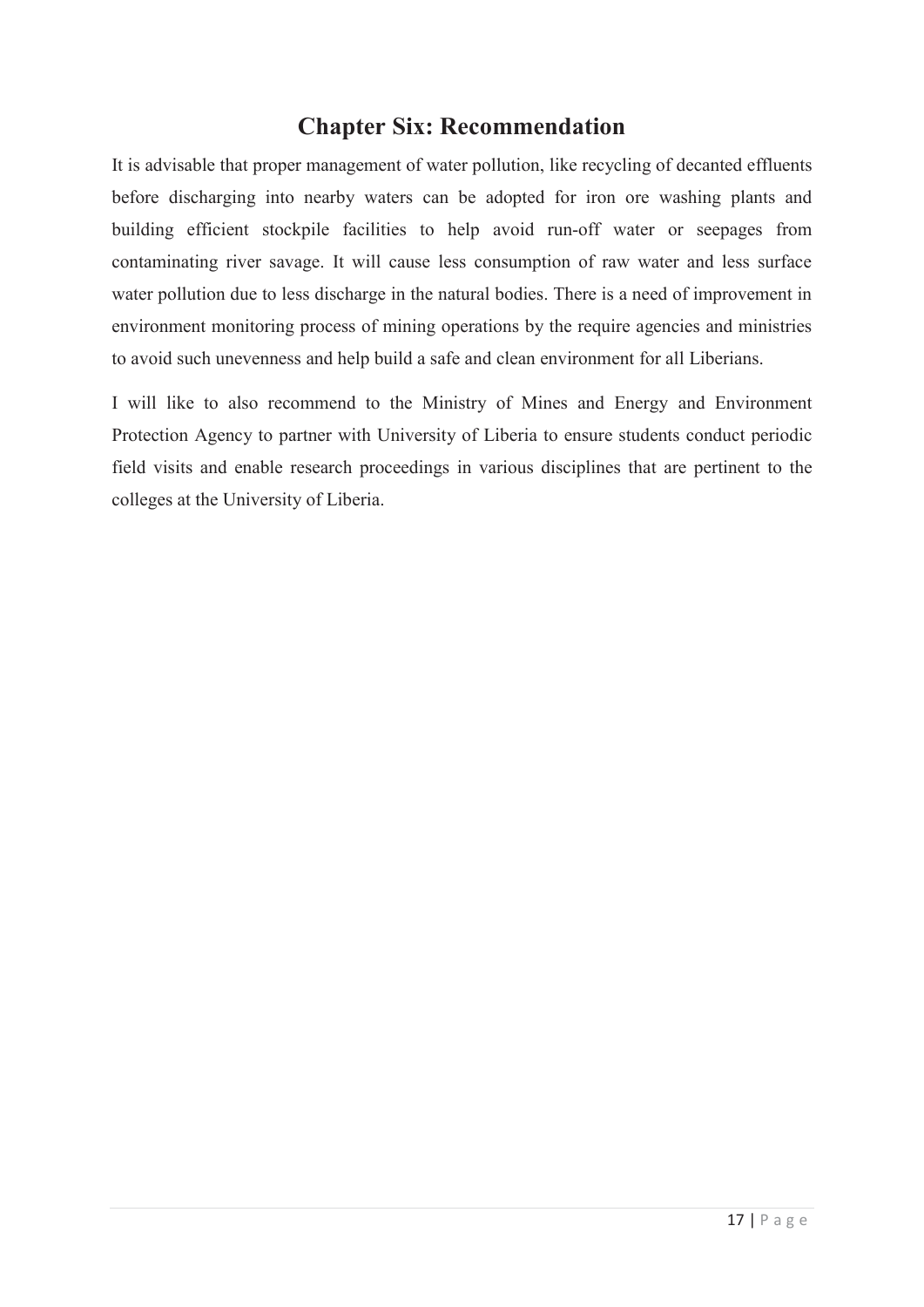#### **Chapter Six: References**

ArcelorMittal. (2015). *AML 2015 Report.*

- Berge, J. W. (1974). Geology and origin of the hematite ores of the Nimba Range. In *Liberia Economic Geology* (pp. 582-607).
- Buro, Y. A. (2009). *Technical Assistance in Mining and Metallurgy in Liberia, Prepared for Mittal Steel Liberia.* Metchem Canada Inc .
- Coakley, J. G. (2004). *The Mineral Industry of Liberia, US Geological Survey Minerals Yearbook.*
- Consortium, M. (2000). Review of potential environmental and social impact of mining.
- Earthwork Fact Sheet, E. (n.d.). Hardrock Mining and Acid Mine Drainage. *2018*, http://www.earthworksaction.org/pubs/FS\_AMD.pdf.
- Edifor, D. R. (2009). *ArcelorMittal Liberia Mining.* Yekepa Project Overview.
- Environment Australia, E. (2002). Overview of Best Practice Environmental Management in Mining. www.ret.gov.au/resources.
- GIBC. (2011). Annual Report.
- Gleekia, A. M., Pradhan, D. S., & Sahu, D. H. (2016). *Impacts of Iron Ore Mining on Water Quality and the Environment in Liberia.* Rourkela: Department of Mining Engineering, National Institute of Technology.
- Goldschmidt, A. B. (2006). *Mineral Resource Estimates for Tokadeh, Gangra and Yuelliton Iron Ore Deposits.* SRK Consulting.
- M, V. D. (2001). Iron ore.
- Naik, A. (2015). *Impacts of Iron Ore Mining on Water Quality.* Rourkela: Department of Mining Engineering, National Institute of Technology.
- P.K., G. M. (1999). *"Impacts of Surface Water Quality due to the Disposal of Tailings from Iron Ore Mines in Inda.* Journal of Scientific & Industrial Research.
- Ramakrishnaiah, C. R., & Ranganna, G. (2008). Hydrochemical analysis and evaluation of groundwater quality in Tumkur Taluk, Karnataka state, India. *International Journal of Environmental Research in Public Health*, 158-164.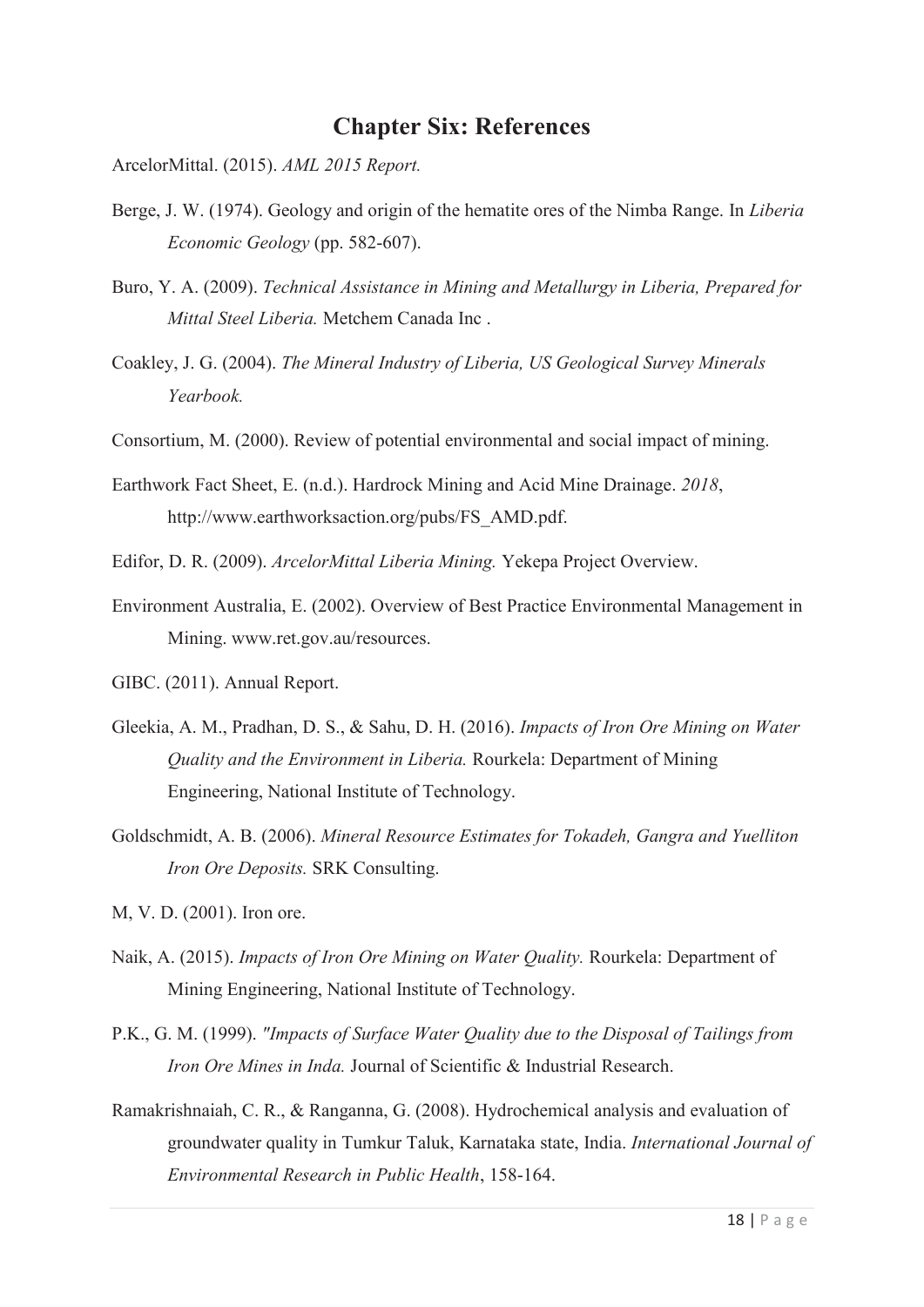Singh, G. (1997). Environmental Impact Assessment of Mining Projects. *The Indian Mining and Engineering Journal*, 5.

Tomlinson, S. (2004). *Liberia Projects.* www.westspeakiron.comau/liberia\_projects.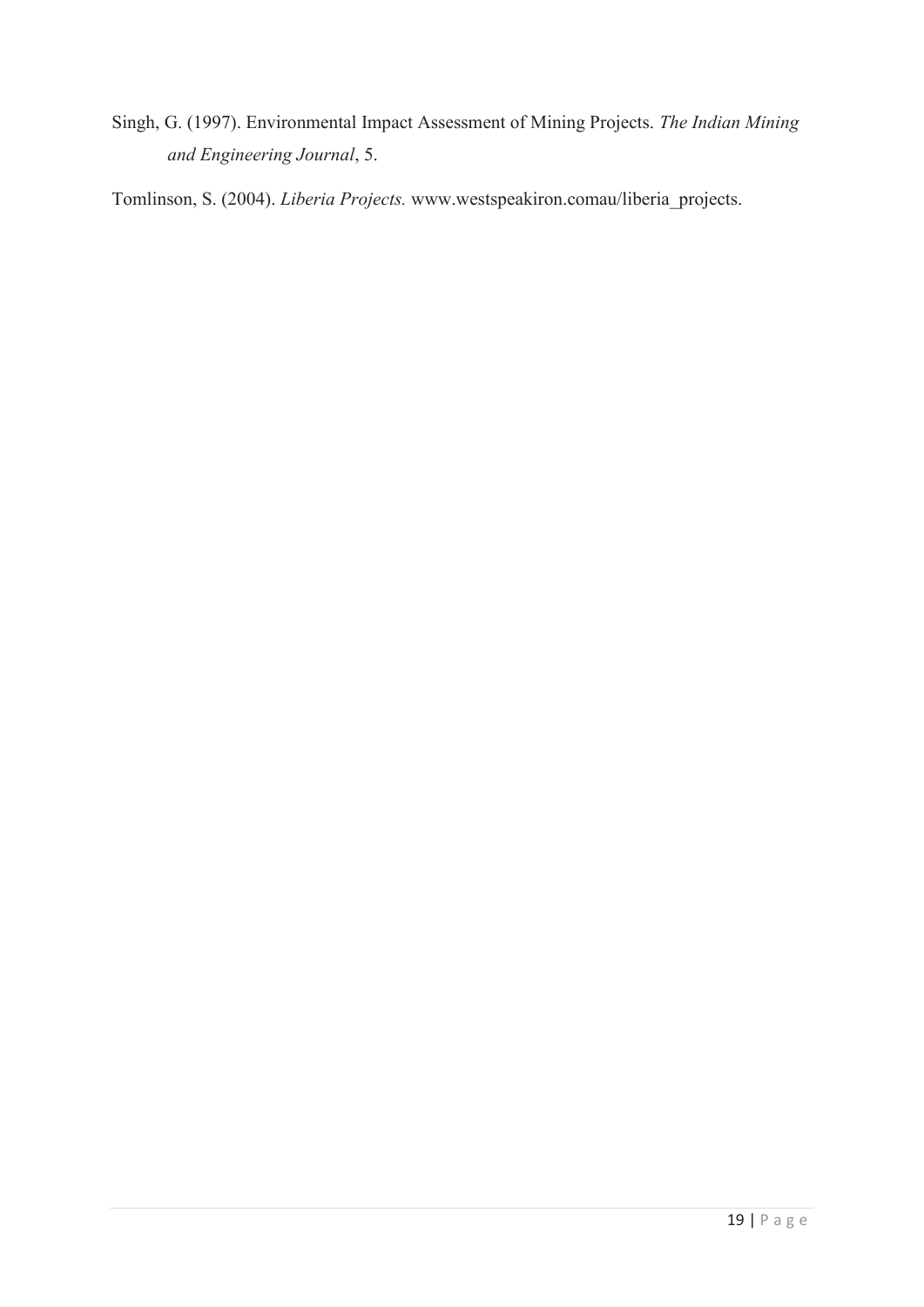## **Appendix**



**Figure 1: Map of Liberia showing location of ArcelorMittal concession area (Source: Hadden, 2006)**

#### **Figure 2: Map of Liberia Showing locations of past four major iron ore mining companies (Source: Van der Kraaij, 2010)**